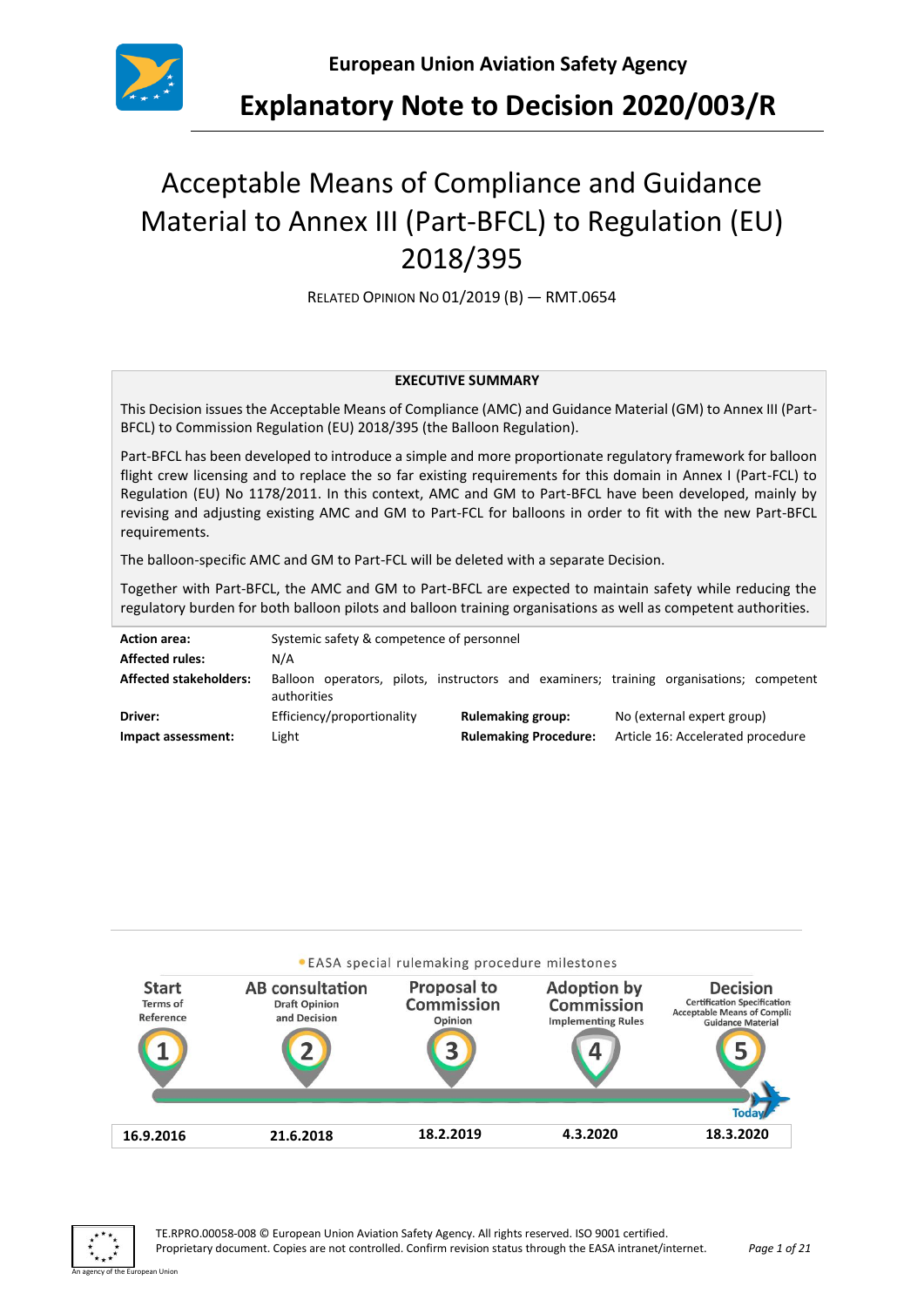# **Table of contents**

| 1.   |                                                                                      |  |
|------|--------------------------------------------------------------------------------------|--|
| 2.   |                                                                                      |  |
| 2.1. |                                                                                      |  |
| 2.2. |                                                                                      |  |
| 2.3. |                                                                                      |  |
| 2.4. |                                                                                      |  |
| 2.5. |                                                                                      |  |
| 3.   |                                                                                      |  |
| 4.   |                                                                                      |  |
| 4.1. |                                                                                      |  |
| 4.2. |                                                                                      |  |
| 4.3. |                                                                                      |  |
| 5.   | Appendix: Overview of differences between AMC & GM to Part-FCL and AMC & GM to Part- |  |
|      |                                                                                      |  |



ean Union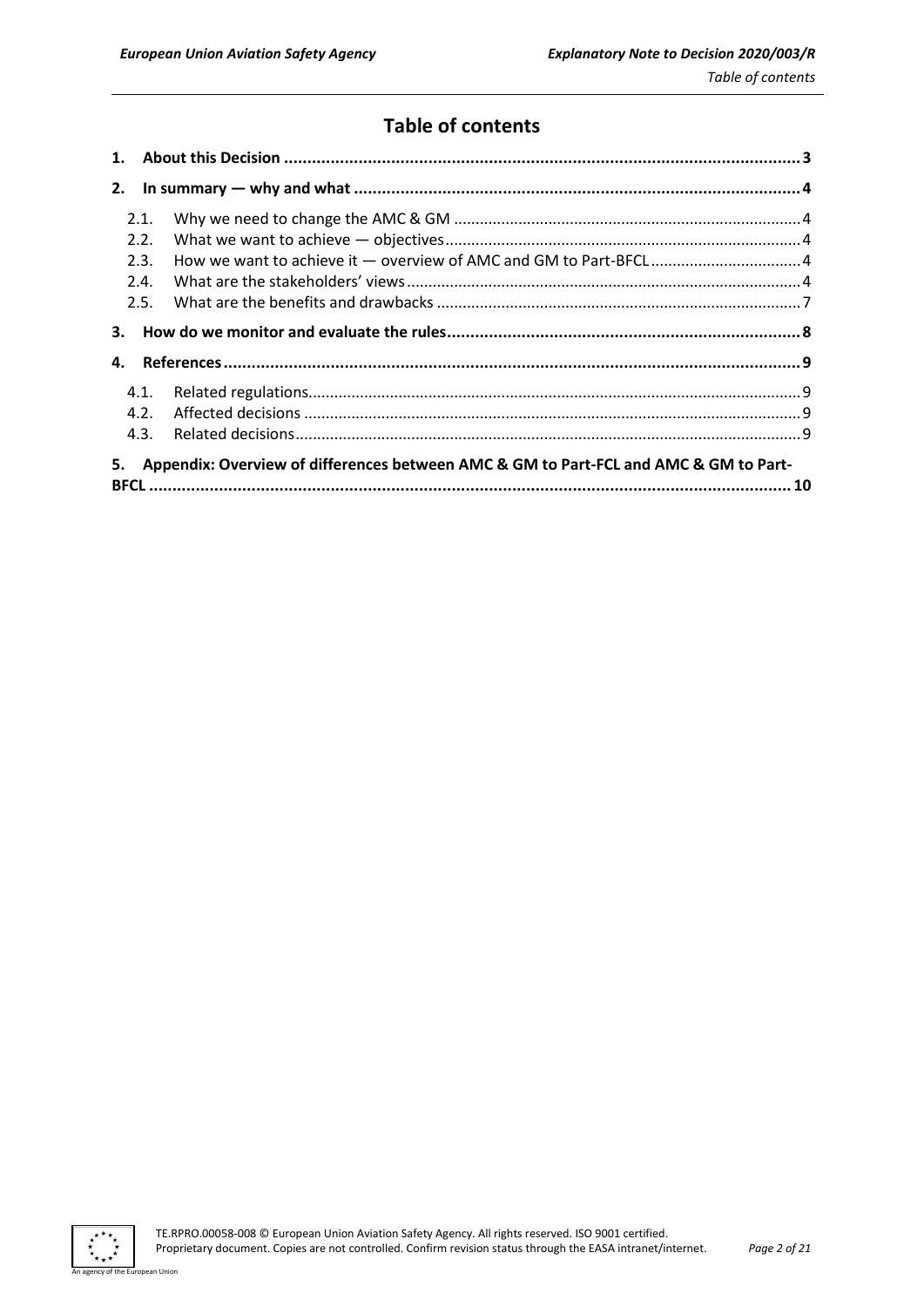# <span id="page-2-0"></span>**1. About this Decision**

The European Union Aviation Safety Agency (EASA) developed ED Decision 2020/003/R in line with Regulation (EU) 2018/1139<sup>1</sup> ('Basic Regulation') and the Rulemaking Procedure<sup>2</sup>.

This rulemaking activity is included in the European Plan for Aviation Safety (EPAS) [2020-2024](https://www.easa.europa.eu/sites/default/files/dfu/EPAS_2020-2024.pdf) under rulemaking task (RMT).0654. The scope and timescales of the task were defined in the related Terms of Reference<sup>3</sup>.

In the context of the activities of RMT.0654, EASA with the support of an external expert group (RMT.0654 expert group) developed Opinion No 01/2019 (B) <sup>4</sup> on new flight crew licensing requirements for balloons. The draft text of this Opinion was presented to interested parties during a focused consultation workshop held on 21 June 2018 at EASA. The comments received during this workshop were taken into consideration in the final text of Opinion No 01/2019 (B) which was addressed to the European Commission and resulted into the adoption of Regulation (EU) 2020/357<sup>5</sup>, amending Regulation (EU) 2018/395<sup>6</sup>.

The final text of this Decision has been developed by EASA with the support of the RMT.0654 expert group, taking into consideration the comments received during both the focused consultation workshop on 21 June 2018 (for the draft Opinion No 01/2019 (B)) as well as a focused consultation workshop held with the relevant EASA Advisory Bodies<sup>7</sup> on 7 January 2020.

The major milestones of this rulemaking activity are presented on the title page.

<sup>7</sup> Aircrew TeB & FS.TEC, GA TeB & GA COM.



**.** 

<sup>1</sup> Regulation (EU) 2018/1139 of the European Parliament and of the Council of 4 July 2018 on common rules in the field of civil aviation and establishing a European Union Aviation Safety Agency, and amending Regulations (EC) No 2111/2005, (EC) No 1008/2008, (EU) No 996/2010, (EU) No 376/2014 and Directives 2014/30/EU and 2014/53/EU of the European Parliament and of the Council, and repealing Regulations (EC) No 552/2004 and (EC) No 216/2008 of the European Parliament and of the Council and Council Regulation (EEC) No 3922/91 (OJ L 212, 22.8.2018, p. 1) [\(https://eur](https://eur-lex.europa.eu/legal-content/EN/TXT/?qid=1535612134845&uri=CELEX:32018R1139)[lex.europa.eu/legal-content/EN/TXT/?qid=1535612134845&uri=CELEX:32018R1139\)](https://eur-lex.europa.eu/legal-content/EN/TXT/?qid=1535612134845&uri=CELEX:32018R1139).

<sup>&</sup>lt;sup>2</sup> EASA is bound to follow a structured rulemaking process as required by Article 115(1) of Regulation (EU) 2018/1139. Such a process has been adopted by the EASA Management Board (MB) and is referred to as the 'Rulemaking Procedure'. See MB Decision No 18-2015 of 15 December 2015 replacing Decision 01/2012 concerning the procedure to be applied by EASA for the issuing of opinions, certification specifications and guidance material [\(http://www.easa.europa.eu/the](http://www.easa.europa.eu/the-agency/management-board/decisions/easa-mb-decision-18-2015-rulemaking-procedure)[agency/management-board/decisions/easa-mb-decision-18-2015-rulemaking-procedure\)](http://www.easa.europa.eu/the-agency/management-board/decisions/easa-mb-decision-18-2015-rulemaking-procedure).

<sup>3</sup> <https://www.easa.europa.eu/sites/default/files/dfu/ToR-RMT.0654.pdf>

<sup>4</sup> <https://www.easa.europa.eu/sites/default/files/dfu/Opinion%20No%2001-2019%20%28B%29.pdf>

<sup>5</sup> Commission Implementing Regulation (EU) 2020/357 of 4 March 2020 amending Regulation (EU) 2018/395 as regards balloon pilot licences (OJ L 67, 5.3.2020, p. 34) [\(https://eur-lex.europa.eu/legal](https://eur-lex.europa.eu/legal-content/EN/TXT/?uri=CELEX:32020R0357)[content/EN/TXT/?uri=CELEX:32020R0357\)](https://eur-lex.europa.eu/legal-content/EN/TXT/?uri=CELEX:32020R0357).

<sup>6</sup> Commission Regulation (EU) 2018/395 of 13 March 2018 laying down detailed rules for the operation of balloons pursuant to Regulation (EC) No 216/2008 of the European Parliament and of the Council (OJ L 71, 14.3.2018, p. 10) [\(https://eur-lex.europa.eu/legal-content/EN/TXT/?qid=1579604180123&uri=CELEX:32018R0395\)](https://eur-lex.europa.eu/legal-content/EN/TXT/?qid=1579604180123&uri=CELEX:32018R0395).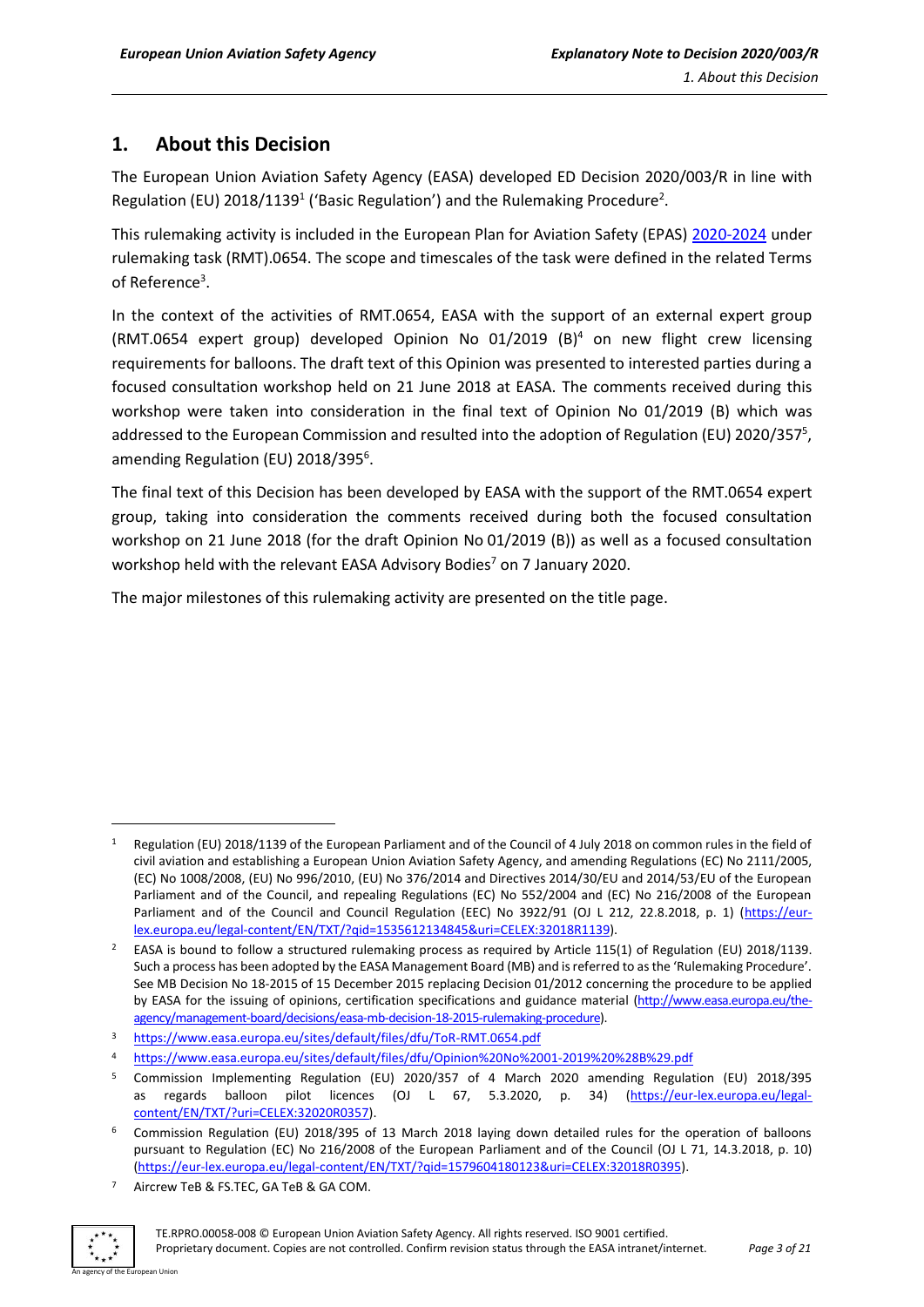# <span id="page-3-0"></span>**2. In summary — why and what**

# <span id="page-3-1"></span>**2.1. Why we need to change the AMC & GM**

As explained in detail in Section 2.1. of Opinion No 01/2019 (B), the objectives of RMT.0654 were to extract the existing balloon flight crew licensing requirements from Annex I (Part-FCL) to Regulation (EU) No 1178/2011<sup>8</sup> and to introduce them, in a revised form, as a new Annex III (Part-BFCL – balloon flight crew licensing) to Commission Regulation (EU) 2018/395.

As a consequence, existing AMC and GM related to balloon flight crew licensing requirements of Part-FCL need to be extracted from ED Decision 2011/016/R and, after being revised in order to fit with the new Part-BFCL requirements, issued as AMC and GM to Part-BFCL.

# <span id="page-3-2"></span>**2.2. What we want to achieve — objectives**

The overall objectives of the EASA system are defined in Article 1 of the Basic Regulation. This Decision will contribute to the achievement of the overall objectives by addressing the issues outlined in Section 2.1.

The specific objective of this Decision is, therefore, to establish AMC and GM for the new balloon flight crew licensing requirements (Part-BFCL) that are proportionate to the nature and the complexity as well as the risks of balloon activities.

# <span id="page-3-3"></span>**2.3. How we want to achieve it — overview of AMC and GM to Part-BFCL**

As explained in detail in Opinion No 01/2019 (B), Part-BFCL has been developed on the basis of the existing balloon flight crew licensing requirements in Part-FCL. Consequently, existing AMC and GM to Part-FCL (ED Decision 2011/016/R) were revised in order to fit with the new Part-BFCL requirements and are now issued as AMC and GM to Part-BFCL.

As, especially with regard to training syllabi, the new AMC and GM to Part-BFCL largely match the existing balloon-specific AMC and GM to Part-FCL, a detailed description of the entire new AMC and GM is not deemed necessary. All differences between the existing AMC and GM to Part-FCL and the new AMC to Part-BFCL are described in detail in the comparison table provided in Chapter 5 of this Explanatory Note (Appendix).

# <span id="page-3-4"></span>**2.4. What are the stakeholders' views**

The draft ED Decision on AMC & GM to Part-BFCL was consulted with the EASA Advisory Bodies during a focused consultation meeting held at EASA on 7 January 2020. In general, the draft ED Decision was well received and supported. Discussion and agreement on specific topics as well as a post-meeting review led to the following final changes to the AMC & GM:

*Please note: After the focused consultation meeting, the structure (paragraph numbering system, not the content) of some AMC & GM was revised and thereby improved. This, in some cases, led to* 

<sup>8</sup> Commission Regulation (EU) No 1178/2011 of 3 November 2011 laying down technical requirements and administrative procedures related to civil aviation aircrew pursuant to Regulation (EC) No 216/2008 of the European Parliament and of the Council (OJ L 311, 25.11.2011, p. 1) [\(https://eur-lex.europa.eu/legal](https://eur-lex.europa.eu/legal-content/EN/TXT/?qid=1579604606759&uri=CELEX:32011R1178)[content/EN/TXT/?qid=1579604606759&uri=CELEX:32011R1178\)](https://eur-lex.europa.eu/legal-content/EN/TXT/?qid=1579604606759&uri=CELEX:32011R1178).



**.**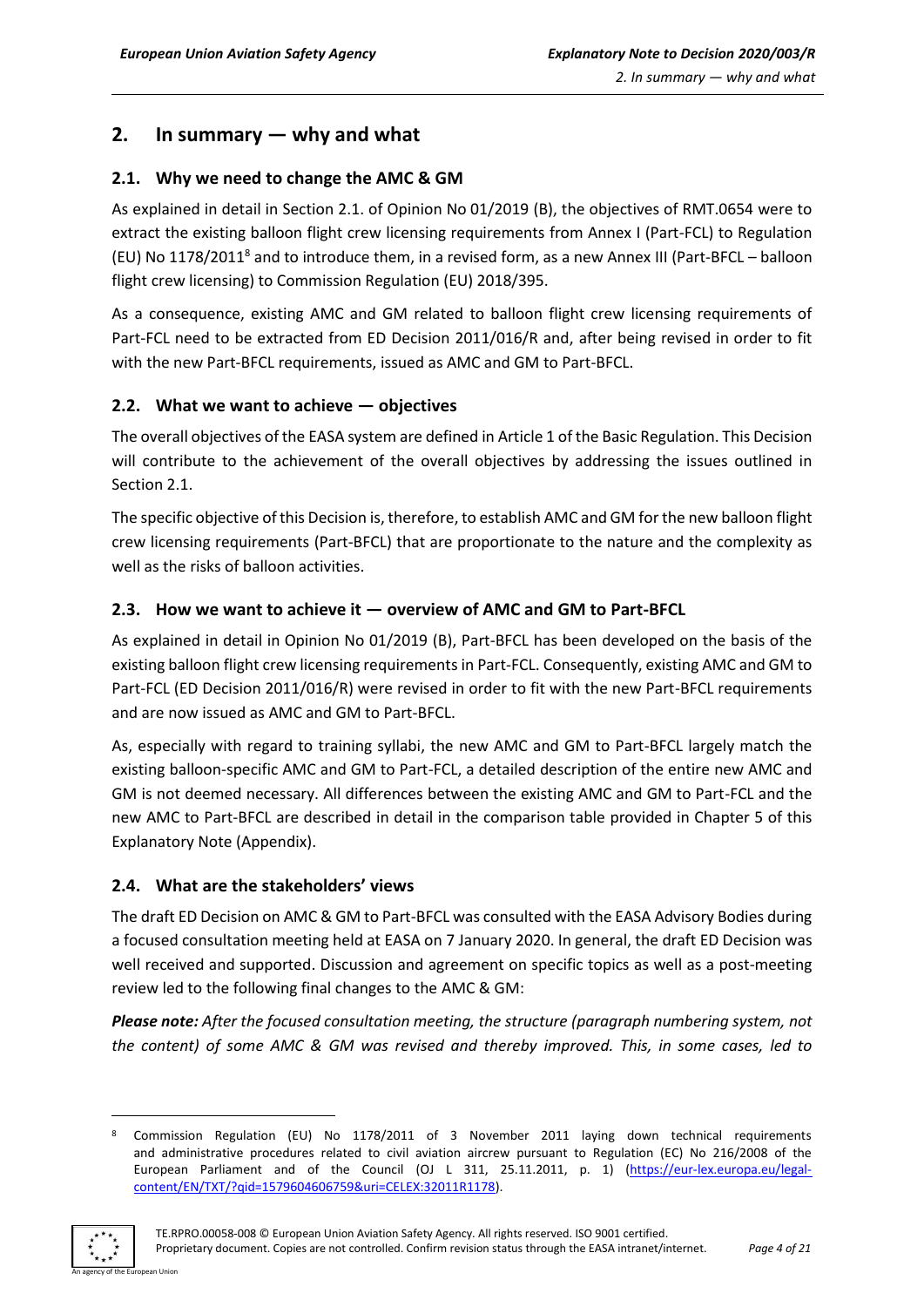*renumbering of listed points. The references in the following overview relate to the final structure and listed points, unless specified otherwise.*

### **AMC1 BFCL.045(a)(4) (post-meeting-note)**

For consistency with AMC1 SFCL.045(a)(4) (sailplanes), the phrase '(in paper or electronic format)' was inserted in order to clarify that sufficient logbook data can be presented in different formats.

#### **AMC1 BFCL.135**

Following a post-meeting-review, in the note that offers the possibility to combine the four specific subjects into one examination paper, an additional sentence was added to explain that even in case of such a combined examination paper, the pass rate of 75 % needs to be achieved for each subject (clarification).

#### **GM1 BFCL.135**

It was agreed to delete point (e) of this GM, as the term 'sitting' is not used in point BFCL.135.

# **AMC1 BFCl.160 (post-meeting-note)**

This draft AMC had been developed in coordination with RMT.0188 (updates to AMC & GM to Part-FCL). After further legal review, that Part-FCL AMC had to be amended in such way that training flights with an instructor (revalidation / recency) can take place on aircraft as per Annex I to the Basic Regulation only when that aircraft is subject to an authorisation process in accordance with point ORA.ATO.135 or point DTO.GEN.240. Additionally, for the crediting of completed flight time (revalidation / recency), the text of that Part-FCL AMC has been clarified to include flight time in aircraft that are subject to a decision as per Article 2(8) of the Basic Regulation. For consistency with that Part-FCL AMC, this parallel Part-BFCL AMC has been revised accordingly.

#### **GM1 BFCL.200**

It was decided to add this new GM in order to explain that it is not possible to get credits for the initial issue of a tethered flight rating or for complying with related recency requirements based on a tethered activity where the balloon will not take off but remains on the ground (e.g. demonstrations during air shows).

#### **AMC1 BFCL.215(d)(2)(i)**

In point (b), the text was changed to include a reference to 'abnormal procedures', since, in accordance with the Basic Regulation, both abnormal and emergency procedures are not allowed to be performed with passengers on board.

#### **AMC1 BFCL.215(d)(2)(i); BFCL.215(h)**

In the context of this AMC, the meeting participants agreed that AMC to Part-BOP should be amended to refer to point BFCL.215 in order to clarify that a Part-BOP proficiency check should include at least the content of a Part-BFCL commercial operation proficiency check. Since the proficiency check as per point BFCL.215(d)(2)(i) is applicable only for commercial passenger ballooning and such a link between point BFCL.215 and point BOP.ADD.315 can therefore only be established for proficiency checks related to commercial passenger ballooning, the text of this ED decision was amended to include the following:

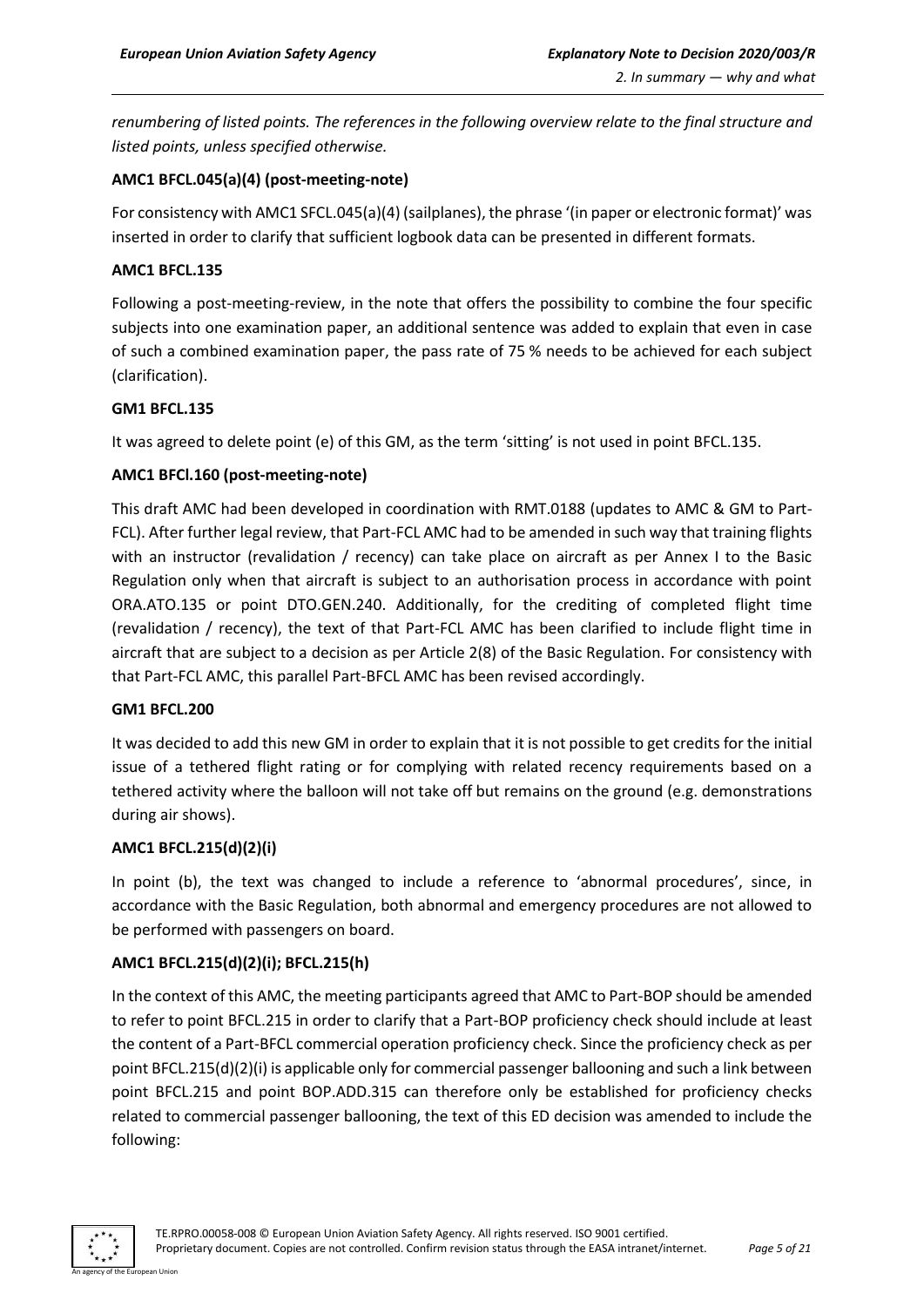- In AMC1 BFCL.215(d)(2)(i); BFCL.215(h), the text was amended to clarify that the credit established in this AMC can apply only in cases where the operator proficiency check included procedures for commercial passenger ballooning.
- AMC1 BOP.ADD.315(b);(c) was amended to clarify that an operator proficiency check for commercial passenger ballooning (CPB) should include the content of the proficiency check for the commercial operation rating. At this opportunity, the title of that AMC was amended to solely refer to point (b) of point BOP.ADD.315, which addresses content and conduct of an operator proficiency check, while point (c) of point BOP.ADD.315 only contains provisions for the validity of the check (not relevant for the AMC at hand).

# **AMC1 BFCL.215(d)(2)(ii)**

In point (b)(3), the text was revised to be in consistency with point (b) of AMC1 BFCL.215(d)(2)(i) (reference to CPB flights).

# **AMC1 BFCL.300(a)(1)(i) (post-meeting-note)**

This draft AMC had been developed in coordination with RMT.0188 (updates to AMC & GM to Part-FCL). After further review, it was concluded for both Part-BFCL and Part-FCL that the general instructor requirements already include the obligation for an instructor to be competent with regard to the training aircraft. Hence, this additional AMC was considered to be superfluous and has been therefore deleted.

#### **AMC1 BFCL.315(a)(5)(ii)**

The AMC was renamed into AMC1 BFCL.315(a)(4)(ii) to contain the correct reference to the relevant part of point BFCL.315 (after final rewording of that point). Additionally, in point (b) of that AMC, the term 'aerial work' was replaced by the phrase 'a selection of flight exercises' in order to avoid a possible confusion with (commercial) air work.

#### **AMC1 BFCL.330(a)**

The phrase 'being in the role of an instructor' at the end of the text of this AMC was deleted, since the main focus of that pre-course assessment is not to test instructor competencies of a candidate who is not an instructor yet.

#### **AMC3 BFCL.345**

In Section 7 of the report form, the term 'protocol' was replaced by 'report', since the term 'protocol' was identified to be confusing in this context.

# **AMC1 BFCL.400(a)(1)(i) (post-meeting-note)**

This draft AMC had been developed in coordination with RMT.0188 (updates to AMC & GM to Part-FCL). After further review, it was concluded for both Part-BFCL and Part-FCL that the general examiner requirements already include the obligation for an examiner to be competent with regard to the aircraft to be used for a skill test, proficiency check or assessment of competence. Hence, this additional AMC was considered to be superfluous and has been therefore deleted.

# **AMC1 BFCL.410(b)(3)**

In Section 7 of the report form, the term 'protocol' was replaced by 'report', since the term 'protocol' was identified to be confusing in this context.

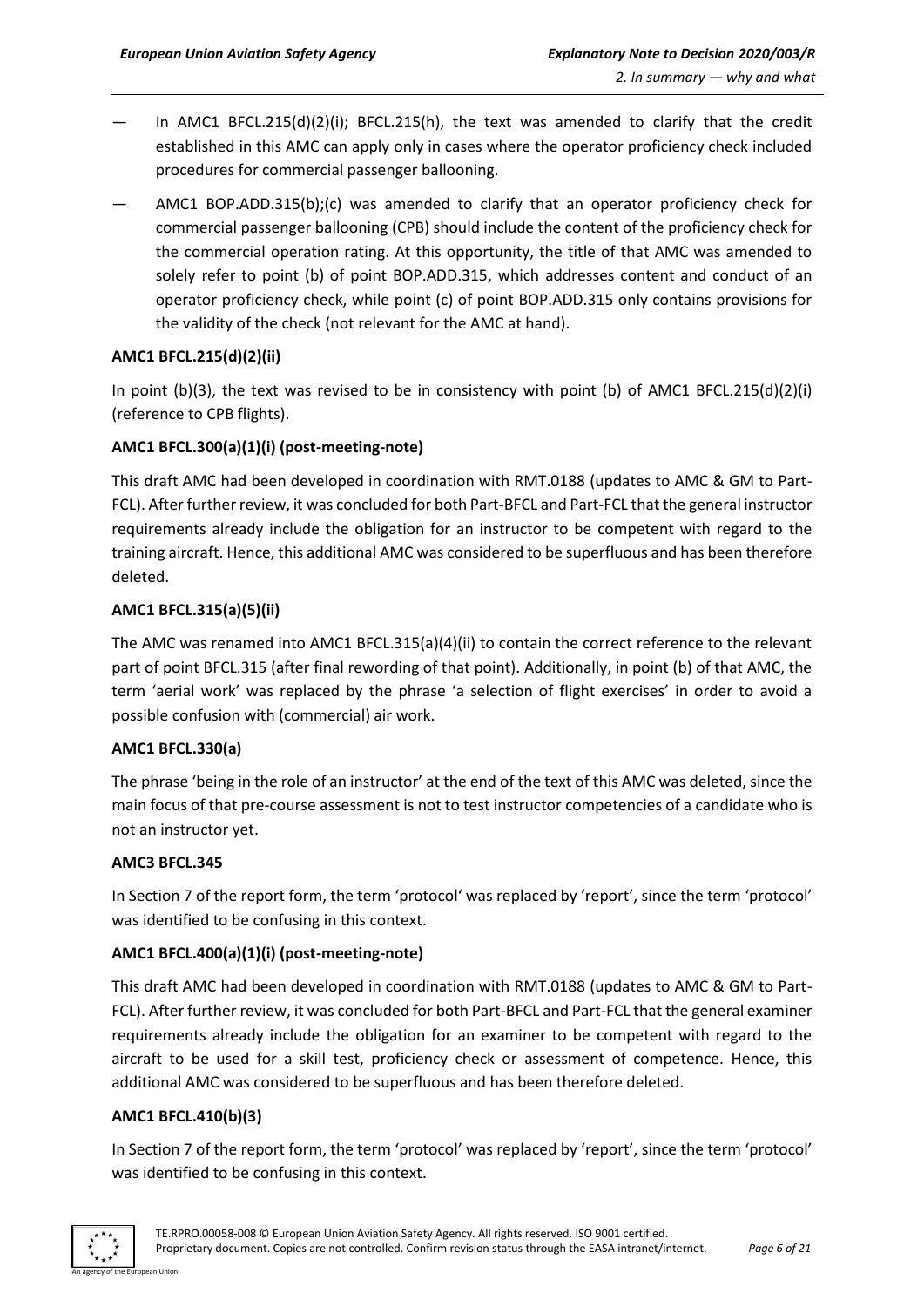#### **AMC1 BFCL.415(b)**

In point (b)(2), the phrase 'theoretical knowledge necessary for the' was inserted in order to clarify that point (b)(2) refers to theoretical training while point (b)(3) refers to a practical exercise.

#### **AMC1 BFCL.430**

In the list in point (b)(1)(i), an additional point on 'human performance and limitations' (point (d)(1)(viii) in the version from the focused consultation meeting) was deleted, since it was redundant given the content of point (b)(1)(i)(E). In the original Part-FCL AMC1 FCL.1015, the related point (d)(1)(viii) puts human performance and limitations in the context of multi-crew cooperation (MCC), which is not relevant for balloons. In the first draft for this AMC1 BFCL.430 (as shown during the focused consultation meeting), this point (d)(1)(viii) was kept, but without a reference to MCC, thereby leading to the redundancy with point (b)(1)(i)(E) in the final version of AMC1 BFCL.430.

#### **AMC2 BFCL.430 (post-meeting-note)**

For consistency with the ongoing update to AMC2 FCL.1015 of Part-FCL (RMT.0188), additional text has been added to point (g)(1) of AMC2 BFCL.430 in order to illustrate possibilities for aircraft as per Annex I to the Basic Regulation to be used for a test or check.

#### **AMC1 BFCL.445**

In point (b)(3), the text was amended to refer to both an inspector from the competent authority or a senior examiner, for consistency with point (b)(1) of this AMC. Additionally, in point (d)(2)(v) of this AMC, the term 'go-around' was replaced by the term 'aborted landing' (more appropriate for ballooning).

#### <span id="page-6-0"></span>**2.5. What are the benefits and drawbacks**

Please refer to the impact assessment performed with EASA Opinion No 01/2019 (B). The AMC & GM to Part-BFCL reflect so far existing Part-FCL AMC & GM with revisions and updates that are consistent with the innovations of Part-BFCL (see Appendix).

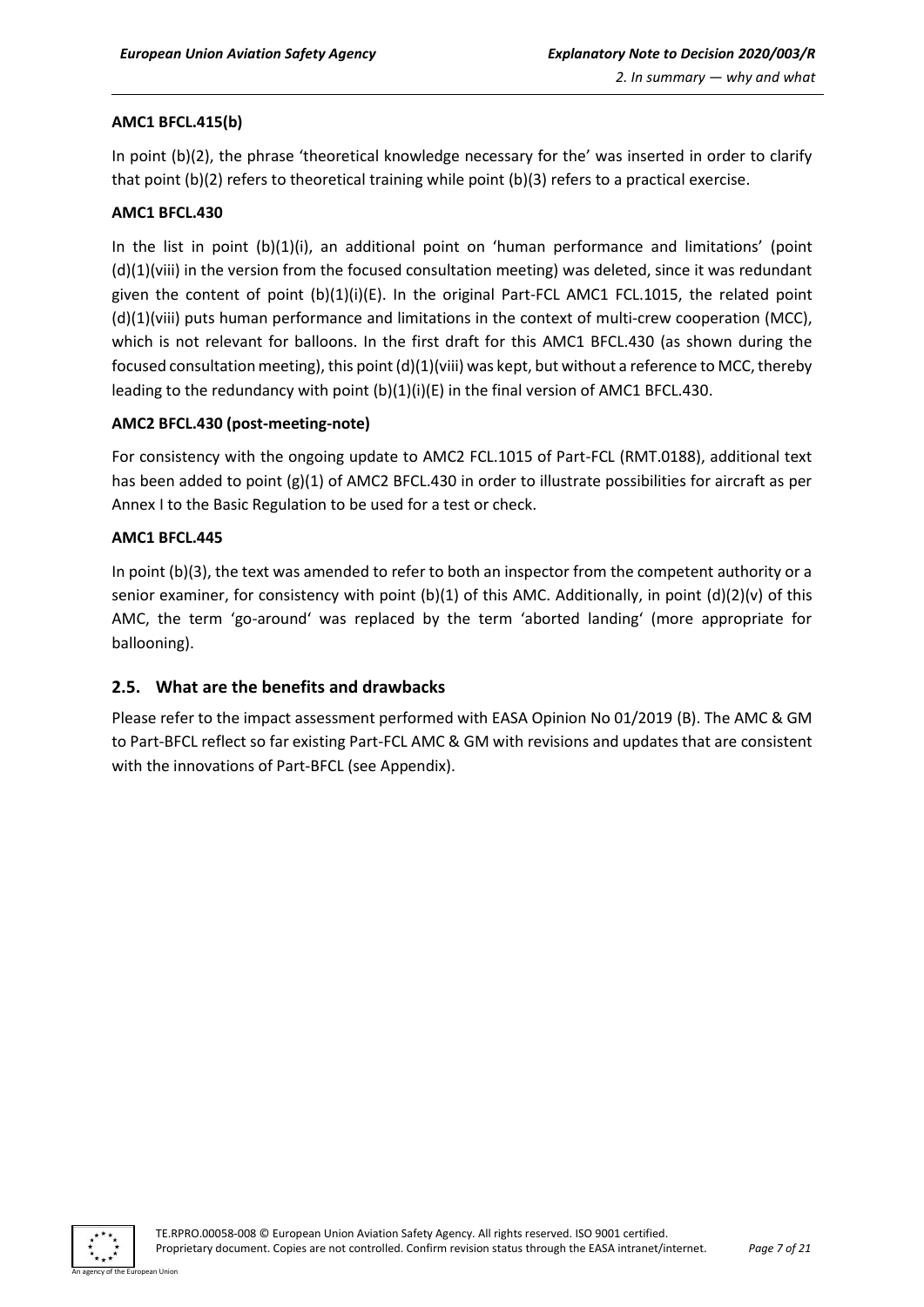# <span id="page-7-0"></span>**3. How do we monitor and evaluate the rules**

EASA will monitor and evaluate the implementation of the AMC & GM to Part-BFCL through exchange of information with the EASA Advisory Bodies as well as through Standardisation activities.



an Hoio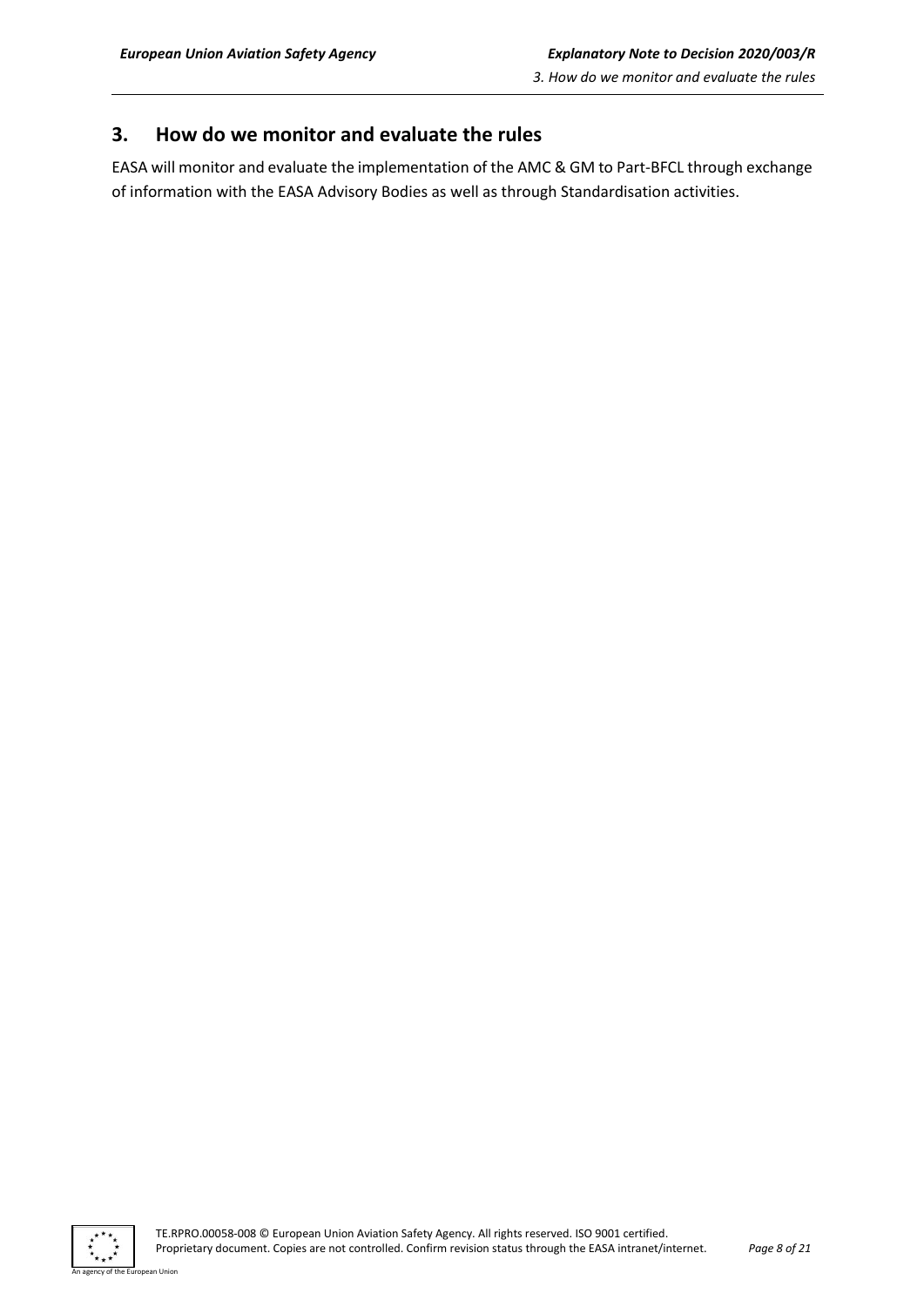# <span id="page-8-0"></span>**4. References**

# <span id="page-8-1"></span>**4.1. Related regulations**

— Commission Regulation (EU) 2018/395 of 13 March 2018 laying down detailed rules for the operation of balloons pursuant to Regulation (EC) No 216/2008 of the European Parliament and the Council (OJ L 71, 14.3.2018, p. 10)

# <span id="page-8-2"></span>**4.2. Affected decisions**

— Decision 2018/004/R of the Executive Director of the European Aviation Safety Agency of 23 March 2018 issuing Acceptable Means of Compliance and Guidance Material to the Articles and to Part-BOP of Commission Regulation (EU) 2018/395 ('Acceptable means of compliance and guidance material to the operational rules for balloons')

# <span id="page-8-3"></span>**4.3. Related decisions**

— Decision No 2011/016/R of the Executive Director of the European Aviation Safety Agency of 15 December 2011 on Acceptable Means of Compliance and Guidance Material to Commission Regulation (EU) No 1178/2011 of 3 November 2011 laying down technical requirements and administrative procedures related to civil aviation aircrew pursuant to Regulation (EC) No 216/2008 of the European Parliament and of the Council ('Acceptable Means of Compliance and Guidance Material to Part-FCL')

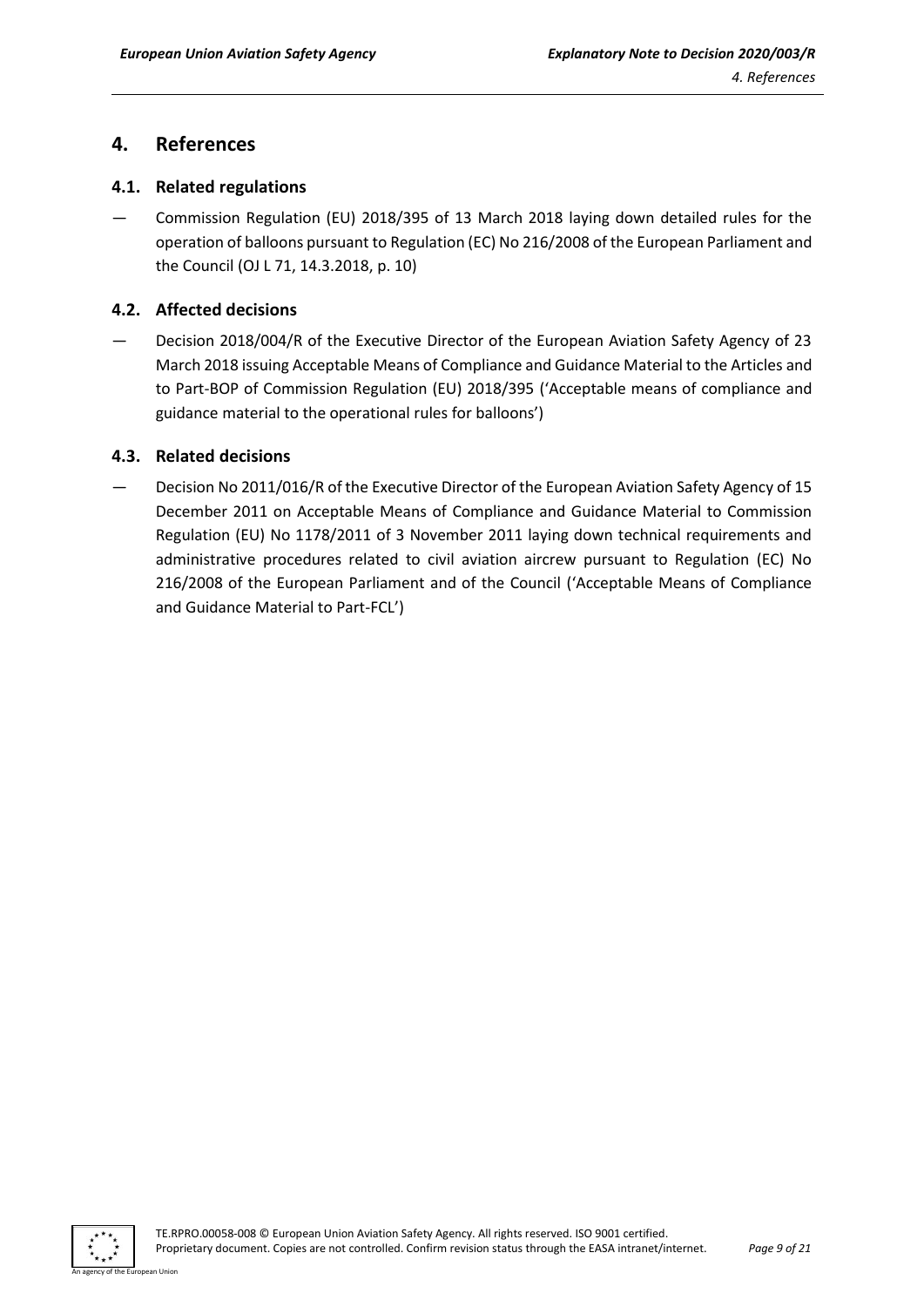# **5. Appendix: Overview of differences between AMC & GM to Part-FCL and AMC & GM to Part-BFCL**

- Note 1: The term 'N/A' in the column 'Part-FCL AMC & GM reference' means that in Part-FCL AMC & GM, such text did not exist so far.
- Note 2: In some cases, when moving text from Part-FCL AMC & GM to Part-BFCL AMC & GM, the paragraph numbering system of an AMC or GM has been revised. Unless specified otherwise, the references in the column 'Differences/remarks' relate to this updated numbering system.

<span id="page-9-0"></span>

| Part-BFCL AMC & GM reference | Content                                                          | Part-FCL AMC & GM reference | Differences/remarks                                                                                                                                                                                                                                                                                                                                                      |
|------------------------------|------------------------------------------------------------------|-----------------------------|--------------------------------------------------------------------------------------------------------------------------------------------------------------------------------------------------------------------------------------------------------------------------------------------------------------------------------------------------------------------------|
| AMC1 BFCL.015                | Application and report<br>forms                                  | AMC1 FCL.015                | References updated                                                                                                                                                                                                                                                                                                                                                       |
| GM1 BFCL.015(c)              | Licence endorsements<br>and recency for hot-air<br>balloon group | N/A                         | New GM to explain that privileges that were already obtained<br>for a higher hot-air balloon group do not need to be deleted<br>from the licence after complying with the recency<br>requirements in a lower group. Privileges for higher groups<br>are just 'inactive' and can be reactivated through compliance<br>with the recency requirements in that higher group. |
| AMC1 BFCL.045(a)(4)          | Sufficient logbook data                                          | N/A                         | New AMC to indicate what is acceptable as 'sufficient logbook<br>data'                                                                                                                                                                                                                                                                                                   |
| AMC1 BFCL.050                | Recording of flight time<br>(logbook)                            | <b>AMC1 FCL.050</b>         | Clarifications:<br>An applicant can log pilot-in-command (PIC) time for the<br>flight time during a skill test or a proficiency check.<br>Solo flight hours should be countersigned by the<br>supervising instructor.                                                                                                                                                    |
| <b>GM1 BFCL.065</b>          | Applicability of age rule                                        | N/A                         | New GM to explain that any flight with fare-paying passengers<br>on board is considered to be a CPB flight.                                                                                                                                                                                                                                                              |

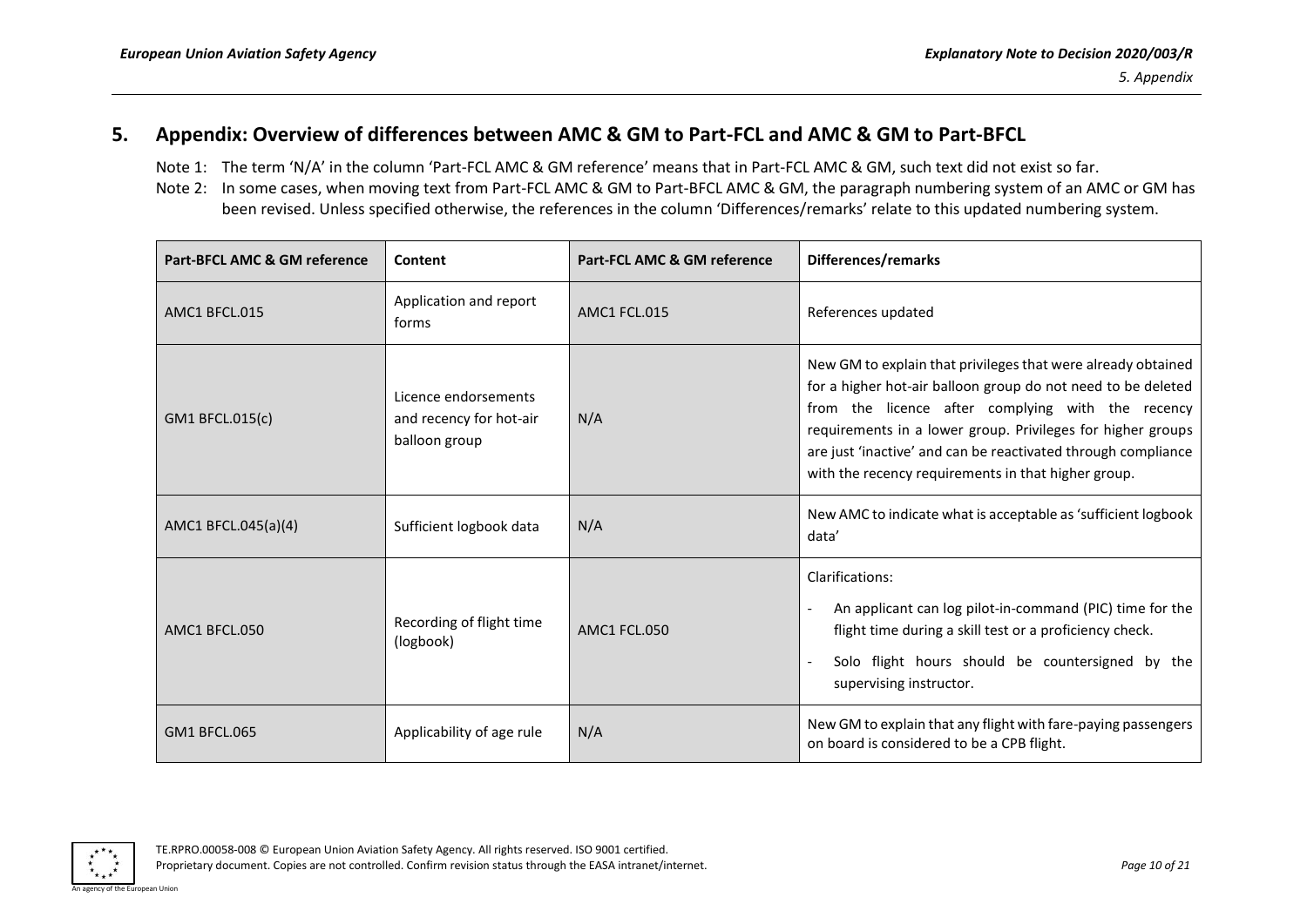| AMC1 BFCL.130 | Syllabus for the<br><b>BPL</b><br>theoretical<br>knowledge<br>instruction | AMC1 FCL.115; FCL.120                                                                            | Human performance: 'Use of oxygen' added<br>Communications: Clarification on the need to cover visual<br>flight rules (VFR) communication on controlled and<br>uncontrolled airfields as well as for en-route ATS liaison<br>Subjects 'Principles of flight', 'Operational procedures',<br>'Flight performance and planning' and 'Aircraft general<br>knowledge ()' revised and updated in order to be fully<br>tailored to hot-air and gas balloons only<br>Navigation: 'Use of ATS' added to include respective<br>navigation procedures.                    |
|---------------|---------------------------------------------------------------------------|--------------------------------------------------------------------------------------------------|----------------------------------------------------------------------------------------------------------------------------------------------------------------------------------------------------------------------------------------------------------------------------------------------------------------------------------------------------------------------------------------------------------------------------------------------------------------------------------------------------------------------------------------------------------------|
| AMC2 BFCL.130 | Syllabus for the BPL flight<br>instruction                                | AMC1 FCL.110.B; FCL.210.B                                                                        | Hot-air balloon syllabus: Note added at the end of exercise 17<br>regarding the training exercises that need to be completed<br>before the first solo flight                                                                                                                                                                                                                                                                                                                                                                                                   |
| AMC1 BFCl.135 | BPL theoretical knowledge<br>examination                                  | AMC3 FCL.210; FCL.215<br>AMC1 FCL.115; FCL.120<br>AMC1 FCL.120; FCL.125<br>AMC1 FCL.215; FCL.235 | Theoretical knowledge examination syllabus: Reference<br>to AMC1 BFCL.130<br>Further text inspired by AMC1 FCL.120; FCL.125 (number<br>of questions, info on examination languages) and AMC1<br>FCL.215; FCL.235 (counting of the 18-month period)<br>Arrangements for distribution of questions across the<br>subjects and the duration of the exams<br>Possibility to combine the specific subjects (principles of<br>flight, operational procedures, flight performance and<br>planning, aircraft general knowledge) into one combined<br>examination paper |

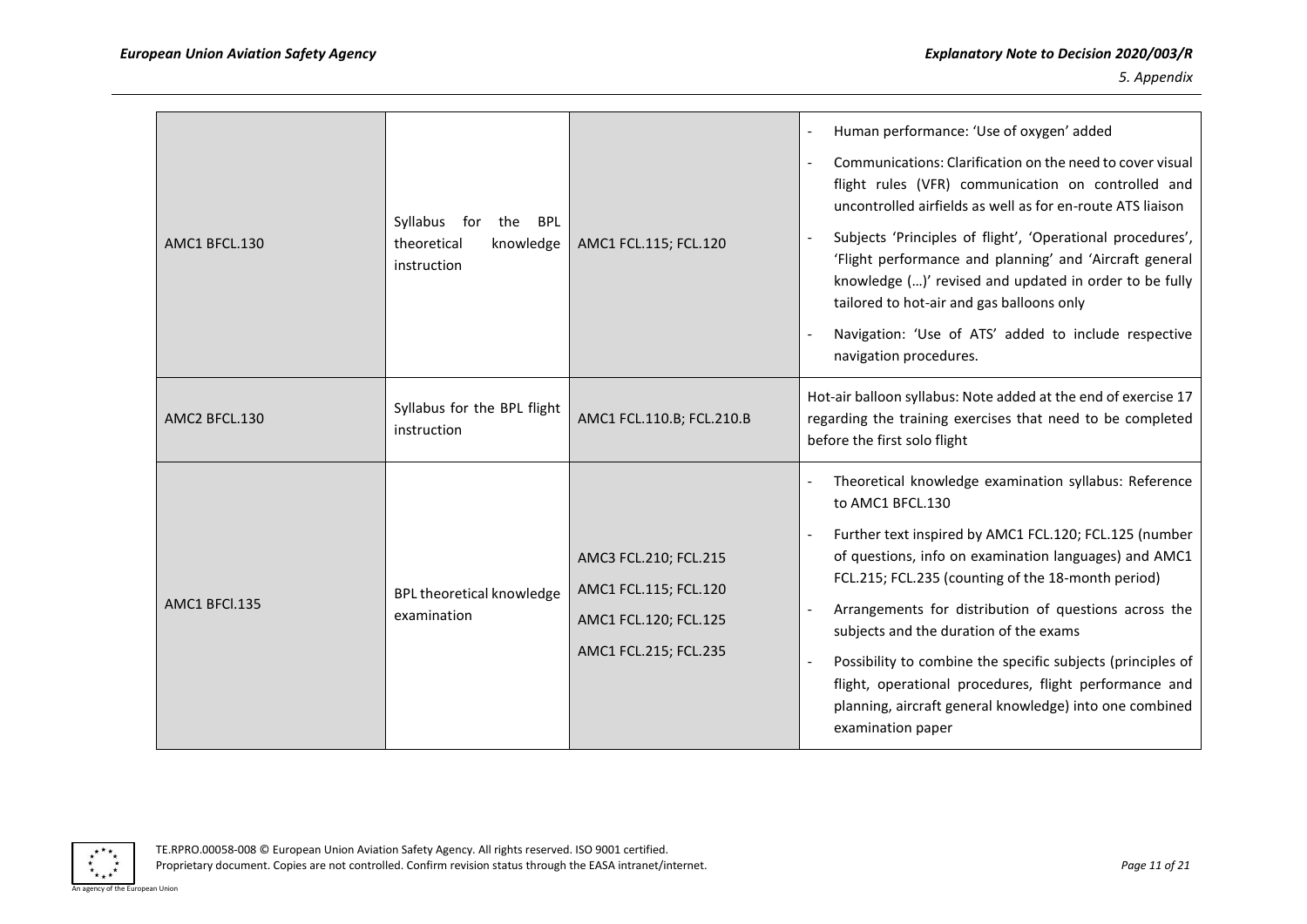| <b>GM1 BFCL.135</b> | Terminology<br>for<br>theoretical<br>knowledge<br>examinations                                   | AMC1 FCL.025               | Changed from AMC into GM (more appropriate with<br>regard to the content)<br>Clarification: Examination paper = examination in one<br>subject<br>Definition for the term 'sitting' deleted (not used in point<br><b>BFCL.135)</b>                                                 |
|---------------------|--------------------------------------------------------------------------------------------------|----------------------------|-----------------------------------------------------------------------------------------------------------------------------------------------------------------------------------------------------------------------------------------------------------------------------------|
| AMC1 BFCL.145       | <b>BPL skill test</b>                                                                            | AMC2 FCL.125; FCL.235      | Paragraph numbering system revised<br>Minimum duration (flight time): 30 minutes<br>Pre-flight documentation and post-flight actions: Details<br>given in brackets<br>Emergency procedures: New item on simulated<br>passenger health problems                                    |
| AMC1 BFCL.150(b)    | hot-air<br>Extension<br>οf<br>balloon<br>privileges<br>to<br>hot-air balloon<br>another<br>group | AMC1 FCL.225.B             | Definition of different groups deleted (moved to rule<br>level; see point BFCL.010 where subdivision of a class into<br>groups applies only for hot-air balloons)<br>Course completion certificate replaced by logbook entry<br>by the instructor upon completion of the training |
| GM1 BFCL.150(b)     | of<br>hot-air<br>Extension<br>balloon<br>privileges<br>to<br>hot-air balloon<br>another<br>group | N/A                        | New GM to explain that two training flights are the minimum<br>- the instructor may conduct additional training flights, as<br>necessary                                                                                                                                          |
| AMC1 BFCL.150(c)(1) | Extension to other classes<br>(hot-air airship - flight<br>instruction)                          | AMC2 BFCL.135.B; FCL.225.B | Prerequisite of holding hot-air balloon privileges deleted (too<br>prescriptive AMC) and replaced by the need to emphasise<br>engine handling and emergencies in cases where a candidate<br>does not hold hot-air balloon privileges                                              |



Proprietary document. Copies are not controlled. Confirm revision status through the EASA intranet/internet. *Page 12 of 21*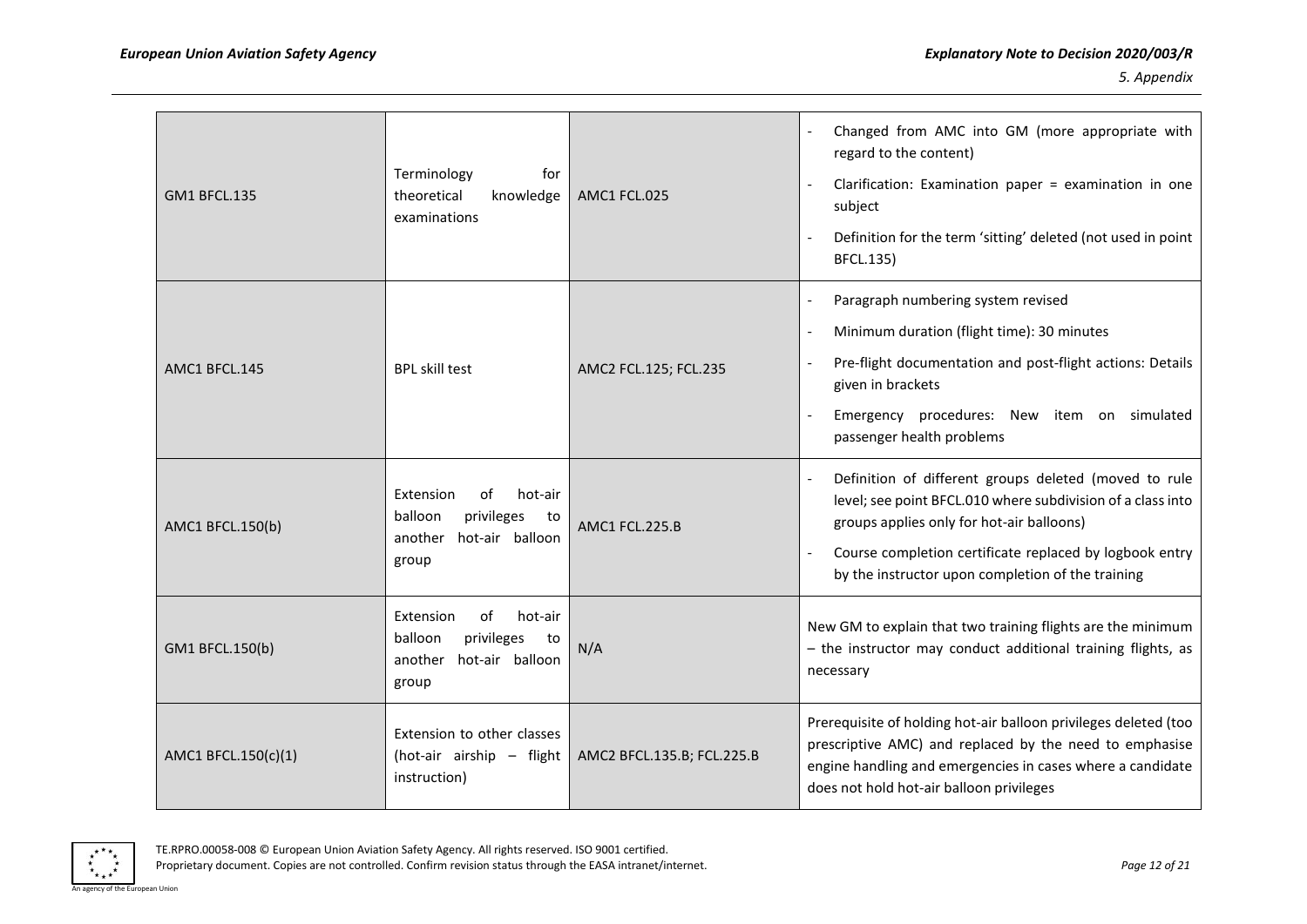| AMC2 BFCL.150(c)(1) | Extension to other classes<br>(gas balloons - flight<br>instruction)     | N/A                       | New AMC on flight instruction for extending balloon pilot<br>licence (BPL) privileges to the gas balloon class (reference to<br>the initial BPL flight training syllabus for gas balloons)                                                                                                                                                      |
|---------------------|--------------------------------------------------------------------------|---------------------------|-------------------------------------------------------------------------------------------------------------------------------------------------------------------------------------------------------------------------------------------------------------------------------------------------------------------------------------------------|
| AMC3 BFCL.150(c)(1) | Extension to other classes<br>(hot-air balloons - flight<br>instruction) | N/A                       | New AMC on flight instruction for extending BPL privileges to<br>the hot-air balloon class (reference to the initial BPL flight<br>training syllabus for hot-air balloons)                                                                                                                                                                      |
| AMC1 BFCL.150(c)(2) | Extension to other classes<br>(hot-air airships - skill<br>test)         | AMC3 FCL.135.B; FCL.225.B | Paragraph numbering system revised<br>Content of the skill test slightly revised:<br>Section 2: New exercises (turns, stationary flight)<br>Section 3: New exercise (pressure and engine<br>parameter checks)<br>Section 5: New exercise (simulated passenger health<br>problems)<br>New: Skill test duration of at least 30 min (point (a)(3)) |
| AMC2 BFCL.150(c)(2) | Extension to other classes<br>(gas balloons - skill test)                | N/A                       | New AMC on the skill test for extending BPL privileges to the<br>gas balloon class (reference to the initial BPL skill test for gas<br>balloons)                                                                                                                                                                                                |
| AMC3 BFCL.150(c)(2) | Extension to other classes<br>(hot-air balloons - skill<br>test)         | N/A                       | New AMC on the skill test for extending BPL privileges to the<br>hot-air balloon class (reference to the initial BPL skill test for<br>hot-air balloons)                                                                                                                                                                                        |
| AMC4 BFCL.150(c)(2) | Extension to other classes<br>(theoretical knowledge)                    | AMC1 FCL.135.B; FCL.225.B | Definitions of different balloon classes moved to the rule<br>(see point BFCL.010)                                                                                                                                                                                                                                                              |

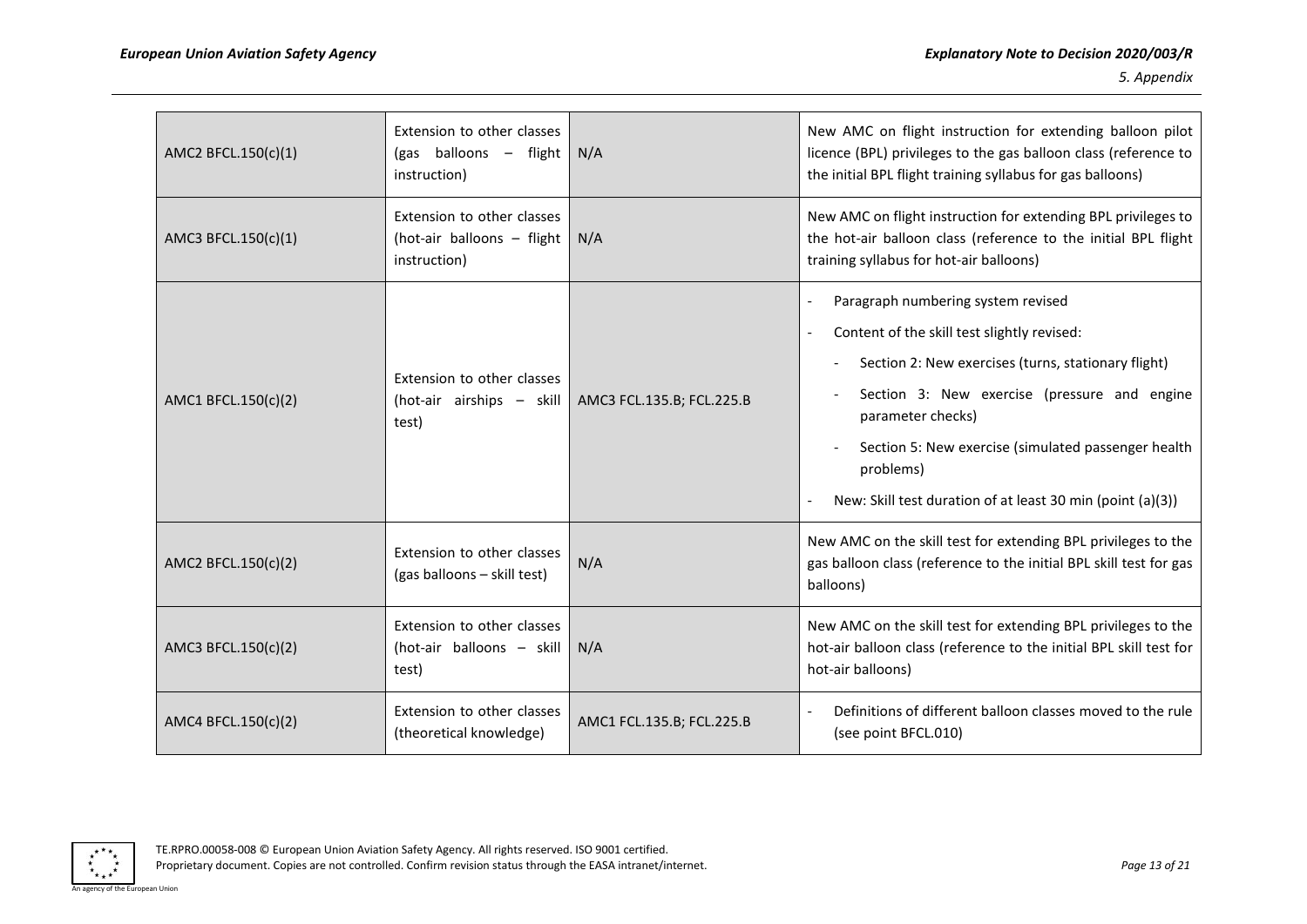|                         |                                                                                                                                   |                         | Course completion certificate replaced by logbook entry<br>by the instructor or the ATO/DTO upon completion of the<br>training (at rule level, see point BFCL.150(d))                                                                                             |
|-------------------------|-----------------------------------------------------------------------------------------------------------------------------------|-------------------------|-------------------------------------------------------------------------------------------------------------------------------------------------------------------------------------------------------------------------------------------------------------------|
| AMC1 BFCL.160           | Crediting of flight time<br>completed on balloons as<br>per Article 2(8) of as well<br>as Annex I to Regulation<br>(EU) 2018/1139 | N/A                     | New AMC to illustrate possible crediting of flight time<br>completed on balloons as per Article 2(8) of as well as Annex<br>I to Regulation (EU) 2018/1139 (modelled on AMC developed<br>in the context of the activities of RMT.0188 for Part-FCL)               |
| AMC1 BFCL.160(a)(1)(ii) | requirements<br>Recency<br>(training flight)                                                                                      | N/A                     | New AMC to illustrate the necessary arrangements for the<br>training flights required to meet the recency requirements                                                                                                                                            |
| AMC2 BFCL.160(a)(2)     | requirements<br>Recency<br>(proficiency check)                                                                                    | N/A                     | New AMC to illustrate the arrangements for the recency<br>proficiency check (reference to the initial BPL skill test)                                                                                                                                             |
| <b>GM1 BFCL.200</b>     | Tethered activity without<br>taking off                                                                                           | N/A                     | New GM to clarify that it is not possible to get credits for the<br>initial issue of a tethered flight rating or for complying with<br>related recency requirements based on a tethered activity<br>where the balloon will not take off but remains on the ground |
| AMC1 BFCL.200(b)(2)     | Tethered flight rating                                                                                                            | AMC1 FCL.130; FCL.220.B | Clarification for the tether rope to be at least a three-<br>point-system tether rope<br>New exercise: Passenger exchange procedures                                                                                                                              |
| AMC1 BFCL.210(b)        | Night rating                                                                                                                      | N/A                     | New AMC to illustrate the training syllabus for the night rating                                                                                                                                                                                                  |
| GM1 BFCL.210(c)         | Night rating                                                                                                                      | N/A                     | New GM to explain that two training flights are the minimum<br>- the instructor may conduct additional training flights, as<br>necessary                                                                                                                          |

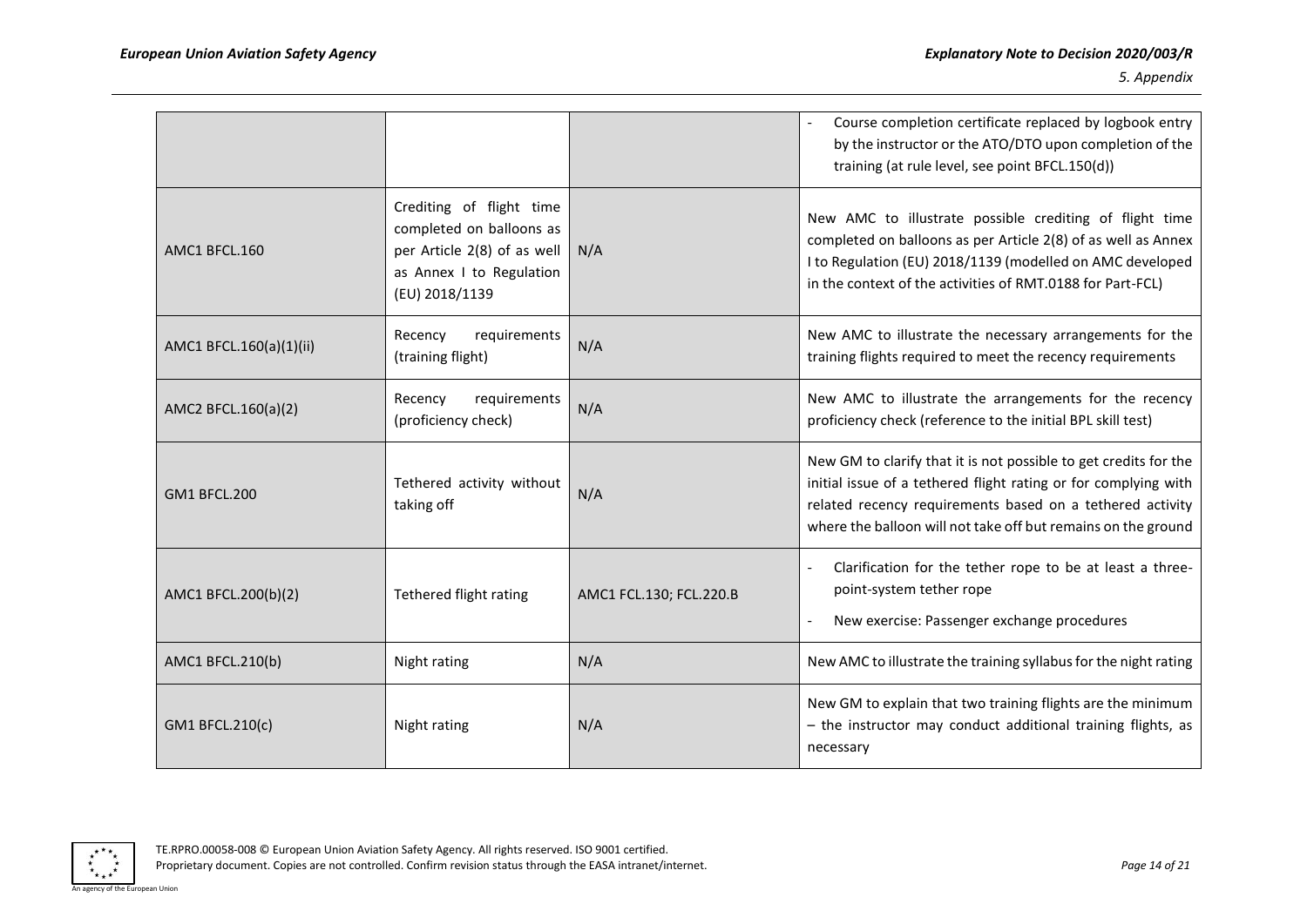| AMC1 BFCL.215(b)(4)                       | Commercial<br>operation<br>rating (skill test)                                                 | N/A          | New AMC to illustrate the arrangements for, as well as the<br>content of, the skill test for the commercial operation rating<br>on hot-air balloons, gas balloons and hot-air airships                                                                                                                                          |
|-------------------------------------------|------------------------------------------------------------------------------------------------|--------------|---------------------------------------------------------------------------------------------------------------------------------------------------------------------------------------------------------------------------------------------------------------------------------------------------------------------------------|
| AMC1 BFCL.215(d)(1)(i)                    | Commercial<br>operation<br>rating (recency flights as<br>PIC)                                  | N/A          | New AMC to illustrate the criteria for a flight in order to be<br>counted as a flight for complying with the recency<br>requirements for the commercial operation rating                                                                                                                                                        |
| AMC1 BFCL.215(d)(2)(i)                    | Commercial<br>operation<br>rating (recency proficiency<br>check)                               | N/A          | New AMC to illustrate the arrangements for, as well as the<br>content of, the skill test for the commercial operation rating<br>(reference to the skill test for the commercial operation<br>rating)                                                                                                                            |
| AMC1<br>BFCL.215(d)(2)(i);<br>BFCL.215(h) | Commercial<br>operation<br>(Credits<br>for<br>rating<br>proficiency checks as per<br>Part-BOP) | N/A          | New AMC to explain that a Part-BOP proficiency check<br>constitutes compliance with point BFCL.215(d)(2)(i) as long as<br>that Part-BOP proficiency check is valid. In accordance with<br>point (c) of point BOP.ADD.315 of Part-BOP, the latest<br>operator proficiency check can have taken place more than<br>24 months ago. |
| AMC1 BFCL.215(d)(2)(ii)                   | Commercial<br>operation<br>rating (refresher course)                                           | N/A          | New AMC to illustrate the arrangements for, as well as the<br>content of, the refresher course for the commercial operation<br>rating                                                                                                                                                                                           |
| AMC1 BFCL.315(a)(4)(ii)                   | FI(B) instructor privileges<br>(1-hour training flight)                                        | N/A          | New AMC to illustrate the content of the 1-hour training flight<br>that is necessary for obtaining flight instructor (FI) privileges<br>to instruct other FIs                                                                                                                                                                   |
| AMC1 BFCL.325                             | FI(B) competencies and<br>assessment                                                           | AMC1 FCL.920 | 'Knowledge'<br>'Knowledge<br>Column<br>renamed<br>into<br>(understanding of)' (clarification)<br>Items irrelevant to balloons deleted (UPRT, CRM)<br>$\sim$                                                                                                                                                                     |

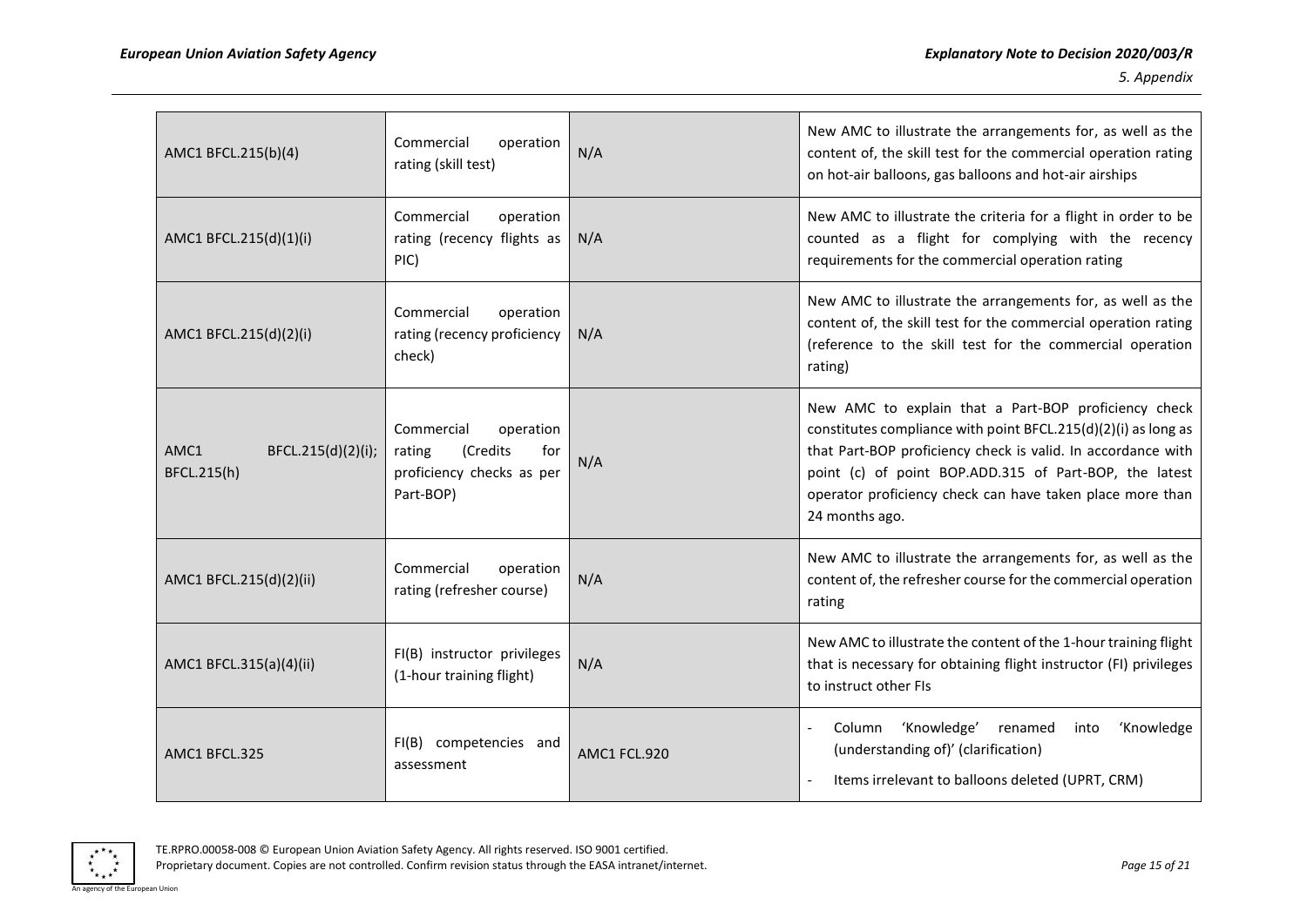| AMC1 BFCL.330(a) | FI(B) training course (pre-<br>course assessment) | N/A             | New AMC to illustrate the arrangements of the pre-course<br>assessment, including an explanation that it is up to the<br>approved training organisation (ATO)/declared training<br>organisation (DTO) to decide whether an in-flight assessment<br>will be included                                                                                                                                                                                                                                                                                                                                                                                                                                                                                                                                                                                                                                                    |
|------------------|---------------------------------------------------|-----------------|------------------------------------------------------------------------------------------------------------------------------------------------------------------------------------------------------------------------------------------------------------------------------------------------------------------------------------------------------------------------------------------------------------------------------------------------------------------------------------------------------------------------------------------------------------------------------------------------------------------------------------------------------------------------------------------------------------------------------------------------------------------------------------------------------------------------------------------------------------------------------------------------------------------------|
| AMC1 BFCL.330(b) | FI(B) training course                             | AMC2 FCL.930.FI | Overall structure and paragraph numbering system revised,<br>including the following changes:<br>Point (a)(2)(ii): Revised to contain a list that, in point (B),<br>contains additional text ('and how to access all related<br>sources of information') to illustrate that student FIs<br>should also receive training on how to teach student<br>pilots to access necessary information for a particular<br>flight (e.g. weather briefing, notices to airmen (NOTAMs),<br>etc.)<br>New point (b)(2)(ii)(C) on the conduct of a debriefing after<br>each flight training session & 'debriefing' added as an<br>additional item to every flight exercise<br>Syllabus items slightly revised in exercises 1, 2, 3, 12b, 16,<br>17, 18 and 19<br>Exercise 15: low height defined as 1 to 20 metres<br>Point (f) of AMC2 FCL.930.FI not transferred to this new<br>AMC (covered already by the rule text (point BFCL.320) |
| AMC1 BFCL.345    | FI(B)<br>of<br>assessment<br>competence (general) | AMC1 FCL.935    | Text adapted to be fit for balloons only.<br>Point (e) from AMC1 to FCL.935 not transferred to this<br>new AMC, as that point (e) refers to additional exercises<br>as relevant for the 'applicable flight instructor certificate',                                                                                                                                                                                                                                                                                                                                                                                                                                                                                                                                                                                                                                                                                    |

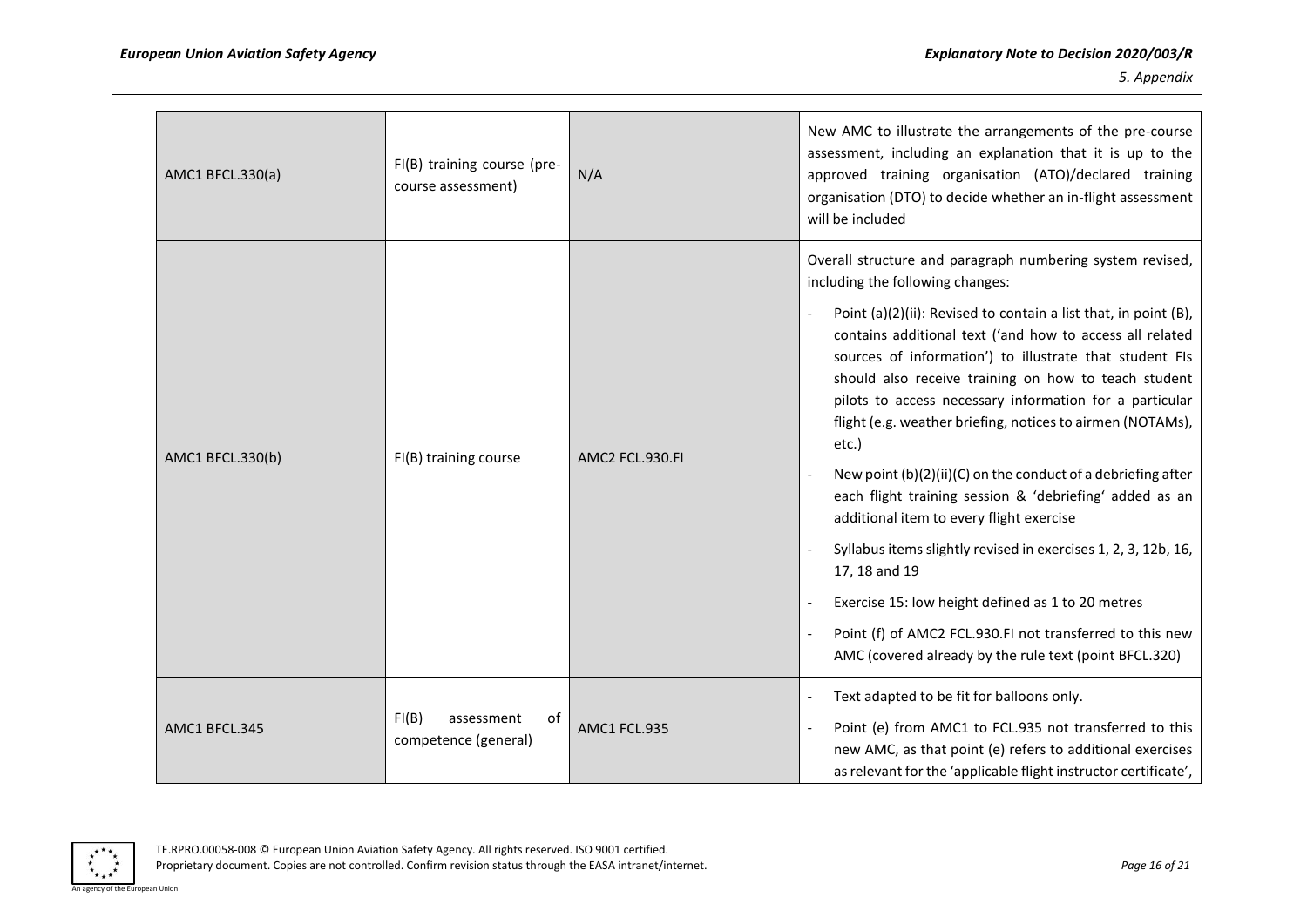|               |                                                       |                        |                          | which is irrelevant due to the fact that there is only one<br>instructor certificate (FI(B)) in Part-BFCL<br>Point (d): Clarification that the assessment of                                                                                                   |
|---------------|-------------------------------------------------------|------------------------|--------------------------|----------------------------------------------------------------------------------------------------------------------------------------------------------------------------------------------------------------------------------------------------------------|
|               |                                                       |                        |                          | competence can take place during a real training session<br>with a real student                                                                                                                                                                                |
|               |                                                       |                        |                          | Point (e) (Part-FCL point (f)): No recommendation to<br>complete all exercises in one day but in a time frame<br>which is as short as possible (more realistic for a balloon<br>flight)                                                                        |
|               |                                                       |                        |                          | New point (f): Minimum duration of the assessment of<br>competence (in return for deletion of figures in<br>GM1 BFCL.430).                                                                                                                                     |
|               |                                                       |                        |                          | Text adapted to be fit for balloons only                                                                                                                                                                                                                       |
| AMC2 BFCL.345 | FI(B)<br>assessment<br>0f<br>competence (content)     | AMC3 FCL.935           |                          | Section 1: additional items (1.10 and 1.11) for special<br>knowledge on how to release a student for first solo (in<br>return for not keeping the concept of an FI with initially<br>restricted privileges (as the case is in point FCL.910.FI of<br>Part-FCL) |
|               |                                                       |                        |                          | Section 4 on multi-engine exercises deleted                                                                                                                                                                                                                    |
|               | FI(B)<br>assessment<br>of<br>competence (report form) | AMC5 FCL.935 point (c) | $\overline{\phantom{a}}$ | Slight updates and improvements                                                                                                                                                                                                                                |
| AMC3 BFCL.345 |                                                       |                        |                          | Section 1: Telephone number (home) and telephone<br>number (work) replaced by telephone and email                                                                                                                                                              |
|               |                                                       |                        |                          | Section 5 in AMC5 FCL.935 (declaration by the applicant)<br>not transferred to this new AMC: Applicants just need to<br>sign the report form, and the ATO/DTO needs to confirm<br>the training completion                                                      |

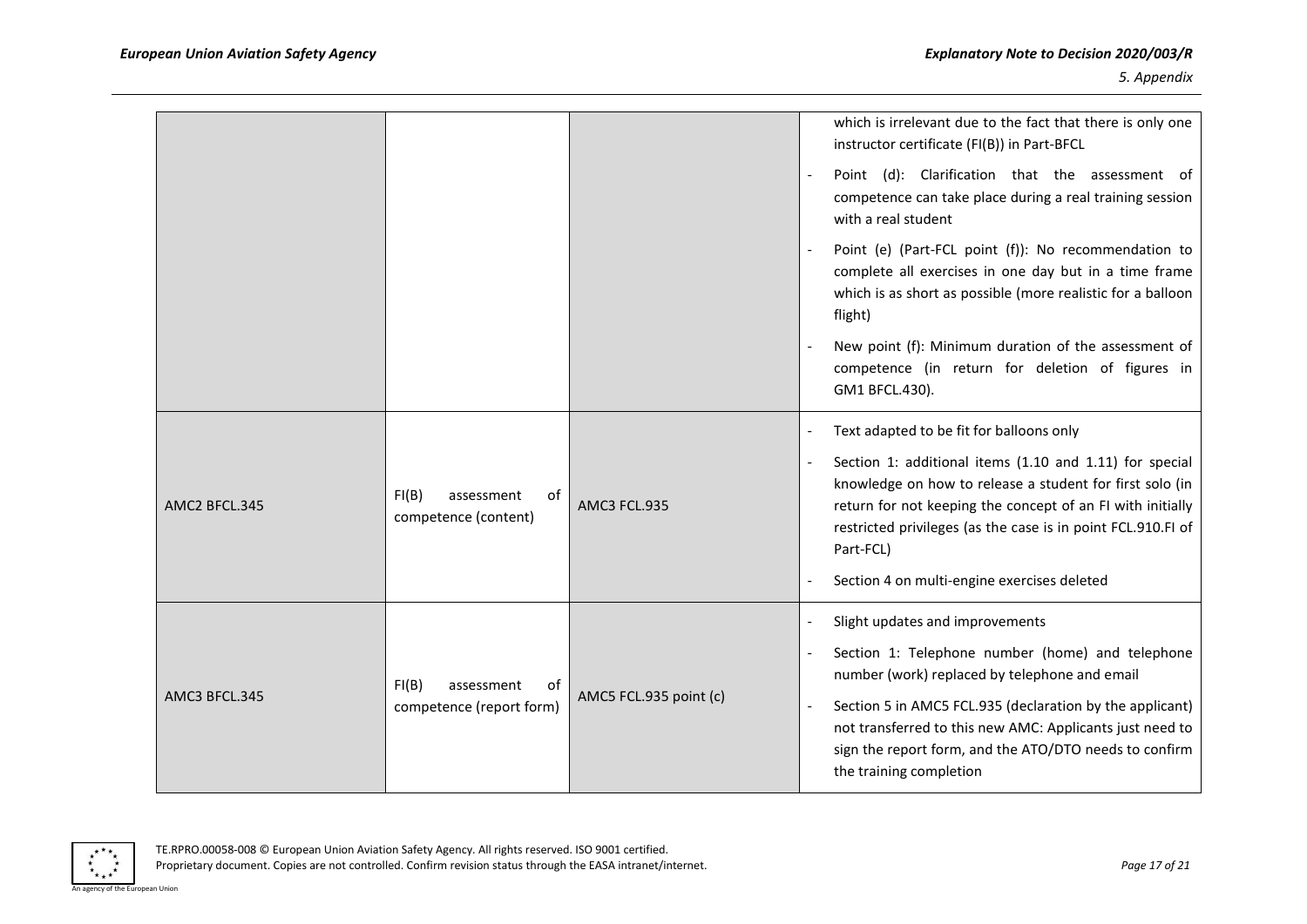|                        |                                            |                       | Section 5 (Section 6 in AMC5 FCL.935): Field on 'Balloons,<br>hot-air ships used' deleted (information not necessarily<br>required in the context of the applicable requirements)<br>Section 6 (Section 7 in AMC5 FCL.935 regarding the result<br>of the assessment of competence) completely revised to<br>be consistent with the BPL skill test form, where<br>appropriate |
|------------------------|--------------------------------------------|-----------------------|------------------------------------------------------------------------------------------------------------------------------------------------------------------------------------------------------------------------------------------------------------------------------------------------------------------------------------------------------------------------------|
|                        |                                            |                       | Text revised to be fit for balloons (FI(B), references to<br>instrument rating instructors (IRIs) deleted)                                                                                                                                                                                                                                                                   |
|                        | FI(B) refresher training                   | AMC1 FCL.940.FI(a)(2) | Minimum duration: 1 day instead of 2, with minimum of<br>6 hours of teaching                                                                                                                                                                                                                                                                                                 |
| AMC1 BFCL.360(a)(1)(i) |                                            |                       | Point (e)(11) (instrument flying) deleted $-$ not relevant<br>for balloons                                                                                                                                                                                                                                                                                                   |
|                        |                                            |                       | Point (b): Deletion of sentence 'Different aspects, such as<br>inclusion of participants holding certificates in other<br>categories of aircraft should be considered.' as the<br>intention is not to combine balloon seminars with other<br>seminars for FI for other aircraft categories                                                                                   |
| GM1 BFCL.360(a)(1)(i)  | FI(B) refresher training                   | N/A                   | New GM to explain that ATOs/DTOs may conduct internal<br>training more frequently than what is stipulated in the<br>requirement (see point BFCL.360(a)(1)(i) - once every 3 years)                                                                                                                                                                                           |
| AMC1 BFCL.360(a)(2)    | FI(B)<br>recency<br>(demonstration flight) | N/A                   | New AMC to illustrate the arrangements for, as well as the<br>content of, the recency instruction flight under supervision<br>for $FI(B)$                                                                                                                                                                                                                                    |

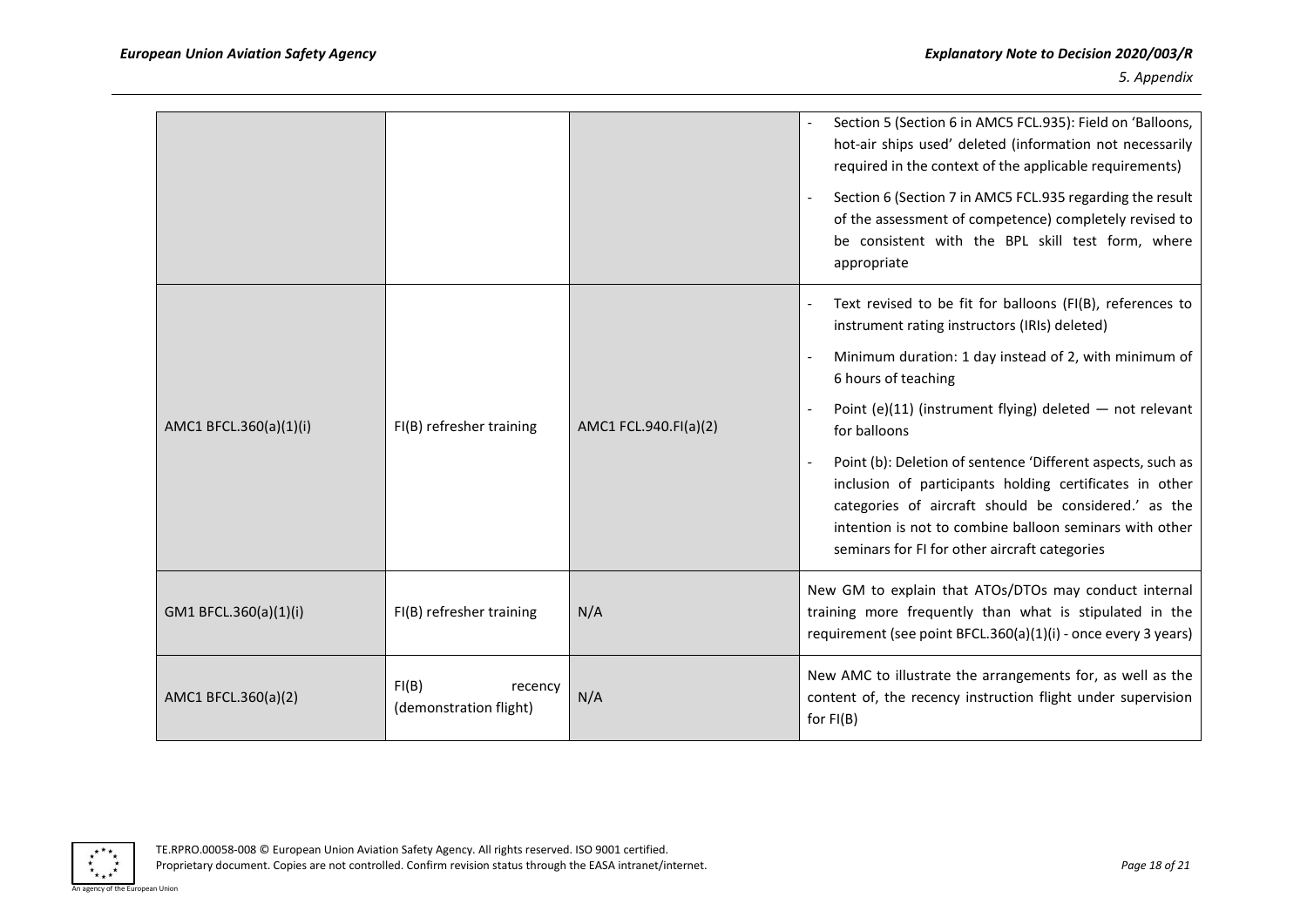| <b>GM1 BFCL.405</b> | Examiner's<br>vested<br>interests                                                            | GM1 FCL.1005         | Additional sentence to cater for the fact that, within the<br>ballooning community, examiners and candidates will often<br>know each other (well)                                                                                                                                                                             |
|---------------------|----------------------------------------------------------------------------------------------|----------------------|-------------------------------------------------------------------------------------------------------------------------------------------------------------------------------------------------------------------------------------------------------------------------------------------------------------------------------|
| GM1 BFCL.405(a)     | Examiner's<br>vested<br>interests                                                            | N/A                  | New GM with a recommendation for training arrangements<br>regarding the involvement of an instructor who will later on<br>be the examiner (in the context of setting the 'vested-<br>interest-barrier' to 50 %)                                                                                                               |
| AMC1 BFCL.410(b)(3) | Report form for skill tests<br>and proficiency checks                                        | AMC1 Appendix 7      | Form adapted to be fit for balloons only<br>$\overline{\phantom{a}}$<br>Revised to be consistent with application and report form<br>$\blacksquare$<br>for FI (AMC3 BFCL.345) for the general parts<br>Reworked to be applicable for the skill test and<br>proficiency checks for both BPL and commercial<br>operation rating |
| AMC1 BFCL.415(b)    | Specific training for FE(B)<br>privileges<br>for<br>the<br>commercial<br>operation<br>rating | N/A                  | New AMC to illustrate the additional specific training that<br>needs to be completed in order to obtain flight examiner (FE)<br>privileges related to the commercial operation rating                                                                                                                                         |
| AMC1 BFCL.415(c)(2) | Specific training for FE(B)<br>privileges<br>FI(B)<br>for<br>of<br>assessments<br>competence | N/A                  | New AMC to illustrate the additional specific training that<br>needs to be completed in order to obtain FE(B) privileges<br>related to FI(B) assessments of competence                                                                                                                                                        |
| AMC1 BFCL.420(d)    | FE(B) background check                                                                       | AMC1 FCL.1010        | Subtitle added                                                                                                                                                                                                                                                                                                                |
| AMC1 BFCL.430       | FE(B)<br>standardisation<br>course                                                           | <b>AMC1 FCL.1015</b> | Point (a) completely revised in order to better align rule<br>text and AMC                                                                                                                                                                                                                                                    |

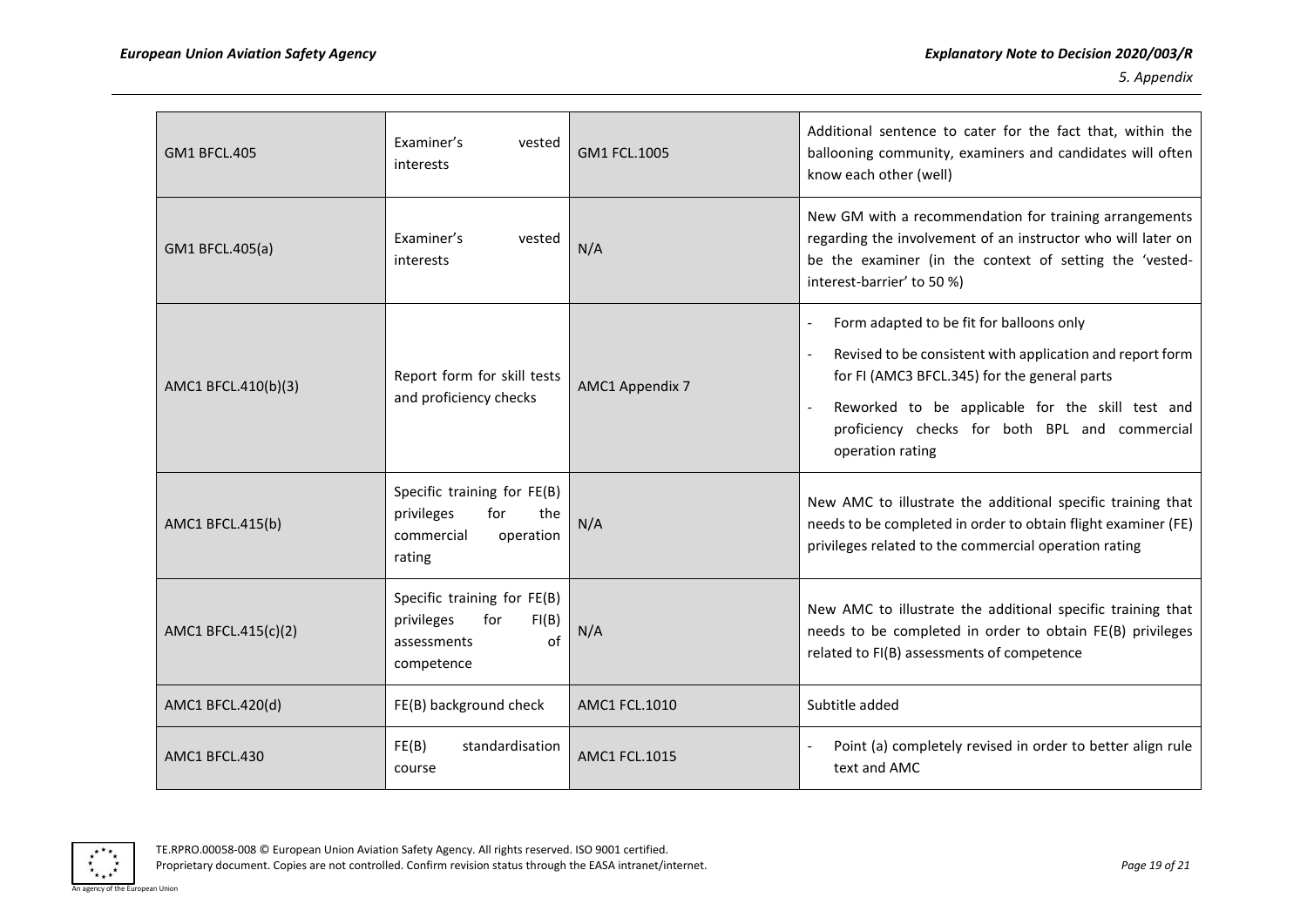|                     |                                          |                      | Text revised to be fit for balloons only (text parts on IR<br>examiners and TRE type extensions deleted, list of course<br>content updated and adjusted)                                                                                                                                                                                                                                                                                                                                                                                                                                                                                                                                                                                                                                                                                                                                                                                      |
|---------------------|------------------------------------------|----------------------|-----------------------------------------------------------------------------------------------------------------------------------------------------------------------------------------------------------------------------------------------------------------------------------------------------------------------------------------------------------------------------------------------------------------------------------------------------------------------------------------------------------------------------------------------------------------------------------------------------------------------------------------------------------------------------------------------------------------------------------------------------------------------------------------------------------------------------------------------------------------------------------------------------------------------------------------------|
| AMC2 BFCL.430       | FE(B)<br>standardisation<br>arrangements | <b>AMC2 FCL.1015</b> | Paragraph numbering system revised<br>Wording improvements/text made fit for balloons only<br>Point (a): Renamed from 'Limitations' into 'General'<br>(reflects better the content)<br>Point (a)(1): Deletion of the phrase 'normally not more<br>than 1 hour' (more flexibility)<br>Point (c)(2): Deletion of the arrangement according to<br>which a failed item does not always mean a failed section<br>(not appropriate for balloon test/checks)<br>Point (iii) in point (f)(2): 'rough handling' replaced by<br>'poor control' - more appropriate terminology for<br>balloons<br>Point (g)(1): Additional text to illustrate possibilities for<br>aircraft as per Annex I to the Basic Regulation to be used<br>for a test or check<br>New point (C) in point $(g)(4)(i)$ : Emphasis on theoretical<br>knowledge in common subjects for 'inactive' licence<br>holders who make use of a theory cross-credit as per<br>point BFCL.140(a) |
| <b>GM1 BFCL.430</b> | Planning<br>of tests and<br>checks       | GM1 FCL.1015         | Subtitle added<br>Not more than two tests, checks or assessments of<br>competence per day.                                                                                                                                                                                                                                                                                                                                                                                                                                                                                                                                                                                                                                                                                                                                                                                                                                                    |